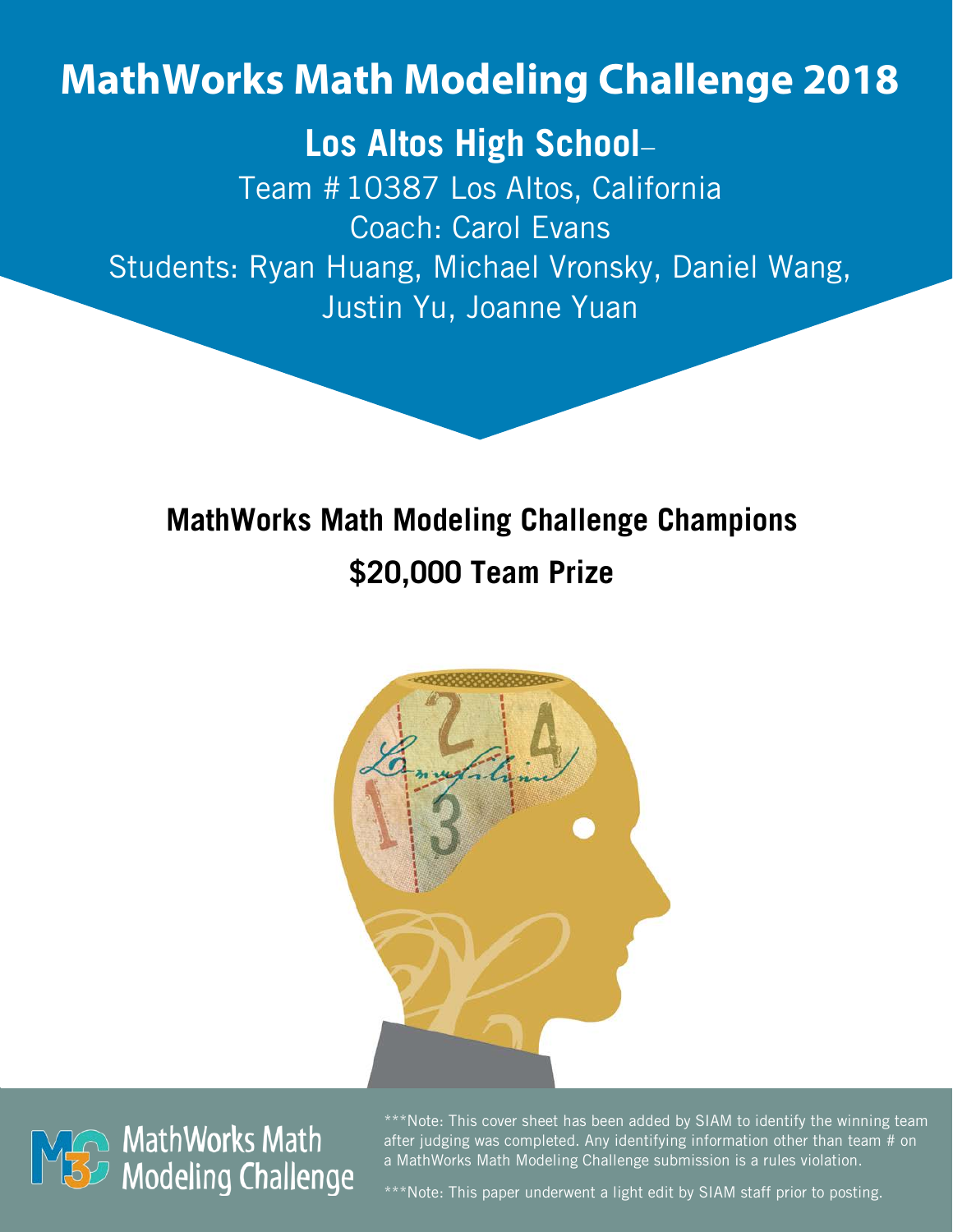# **Executive Summary**

Throughout the world, there is an incredible amount of wasted food. Much of this food is perfectly edible yet wasted due to poor decisions: impulse buying, poor planning, unreasonable quality standards, overstocking, etc. [1]. This food could be used to feed the 13% of people in the US who are food-insecure [2]. Instead, it is tossed away, wasting the valuable land, water, and labor resources used to produce it.

To determine if a state can feed its food-insecure population with its wasted food, we first consider whether a state even wastes enough food to feed its food-insecure population. If there is not enough wasted food, we need not consider issues such as the collection, transportation, and distribution of this food. This turned out to be the case in our analysis of Texas. After first defining a production waste vector,  $W_p$ , we calculated what percentage of different food types people wasted. Then, after a series of conversions, we converted these values to kilocalories (kcal) per dollar. Once the total kcal values were calculated for each type of food, we summed them up, and divided by the average caloric needs per person per day to get the total number of people the excess food waste could serve. Out of the 4.32 million food-insecure individuals in Texas, only 1.95 million could be served by food waste at 2,000 kcal/day. Alternatively, the entire food-insecure population could be sustained at just 905 kcal/day.

To establish a baseline for the types of households in the United States for the second part of the problem, we used government data to find the average number of calories needed per day for people by age, gender, and activity level. Then, to determine how income affects what food types households eat, we used a nonlinear model fit to predict the proportion of income spent on given food types based on annual income. This allowed us to calculate how many pounds of food are wasted for each of the example households. For the single parent with a toddler, family of four, elderly couple, and single 23-year-old, the total amount of food wasted per year was 256.4, 839.9, 366.8, and 217.2 pounds, respectively.

For the third part of the problem, we realized that the primary issue with food waste was its delivery to the needy. We decided to experiment with various solutions to the problem of food delivery. Our three strategies were: one central distribution center for our county, multiple distribution centers, and one central distribution center with mobile distribution centers arranged with freezer trucks. We used a computational simulation to estimate the efficacy of these models on the side of consumers. Using basic economic principles, we assumed that individuals would only make the trip from their houses to centers if the value of the food they receive is greater than the cost of travelling and the opportunity cost of not working during the time spent collecting food. Using this, we found the percentage of food-insecure individuals in our simulation who would actually go and get food from centers to be about 70% for the one-center model and 90% for the multi-hub model. Ultimately, we found a model with multiple distribution centers to be the most effective in the long-run (after 4.8 years).

#### **Global Assumptions**

**G.1** Calories are an accurate measure of the nutritional value of food.

**G.2** A year has 365 days (as opposed to 366).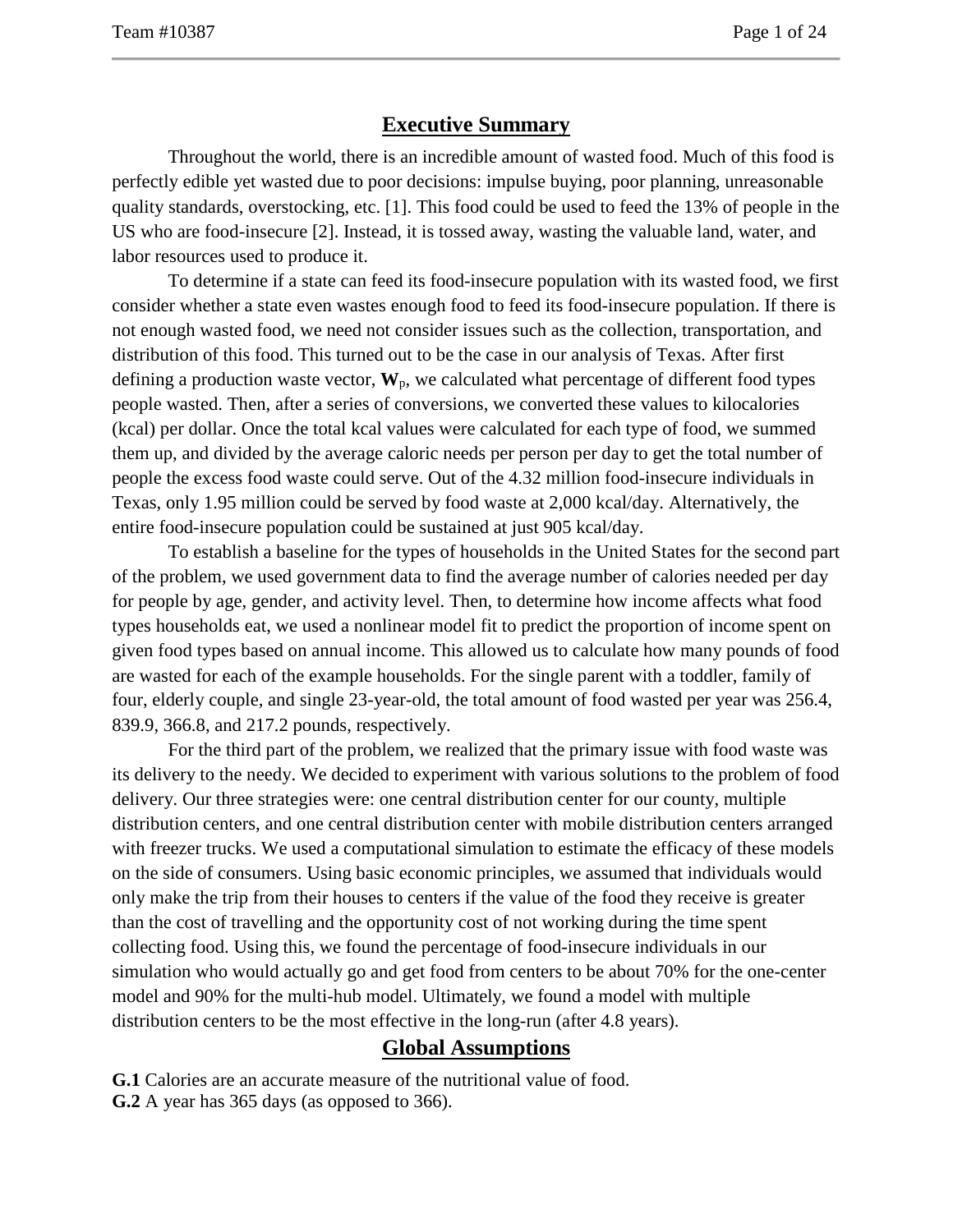# **Global Definitions**

**Food waste:** "Food waste is part of food loss and refers to discarding or alternative (non-food) use of food that is safe and nutritious for human consumption along the entire food supply chain, from primary production to end household consumer level" [3]

**Recoverability:** Food waste is recoverable if it can be repurposed from waste to human-grade food.

# **Part I: Just Eat It!**

# **1.1 Restatement of Problem**

We are asked to create a model that lets a state calculate if the wasted food generated by its inhabitants is enough to feed its food-insecure population and to apply this model to Texas.

# **1.2 Local Assumptions**

- 1. Consumption waste is irrecoverable.
	- a. **Justification**: Once a consumer has bought food, it is either practically impossible to recover it (due to spoilage after thawing, transportation, etc.), or doing so will come at a significant risk (e.g. spread of pathogens, as evidenced by the recent passage of the Good Samaritan Food Donation Act) [4].
- 2. Production waste is only recoverable in postharvest handling, storage, processing and packaging, and distribution (e.g. supermarkets).
	- a. **Justification**: The food waste produced in the agricultural production phase is "losses due to mechanical damage and/or spillage," "animal death during breeding," "decreased milk production due to mastitis," etc. [5]. These losses are inherent to the production food and cannot be recovered for human consumption.
- 3. The problem statement asks us to "determine if [a state] could feed its food-insecure population using the wasted food generated in that state." We interpret "using the wasted food" to mean directly feeding food-insecure people with the wasted food, and not indirect solutions such as using the food waste as biofuel and exporting energy in exchange for high-quality food.

#### **1.3 Variables**

| Symbol               | <b>Definition</b>                                                            | Units |
|----------------------|------------------------------------------------------------------------------|-------|
| m                    | The number of food types                                                     |       |
| $\mathbf{W}_{\rm p}$ | The production waste vector, whose i <sup>th</sup> element is the percentage | %     |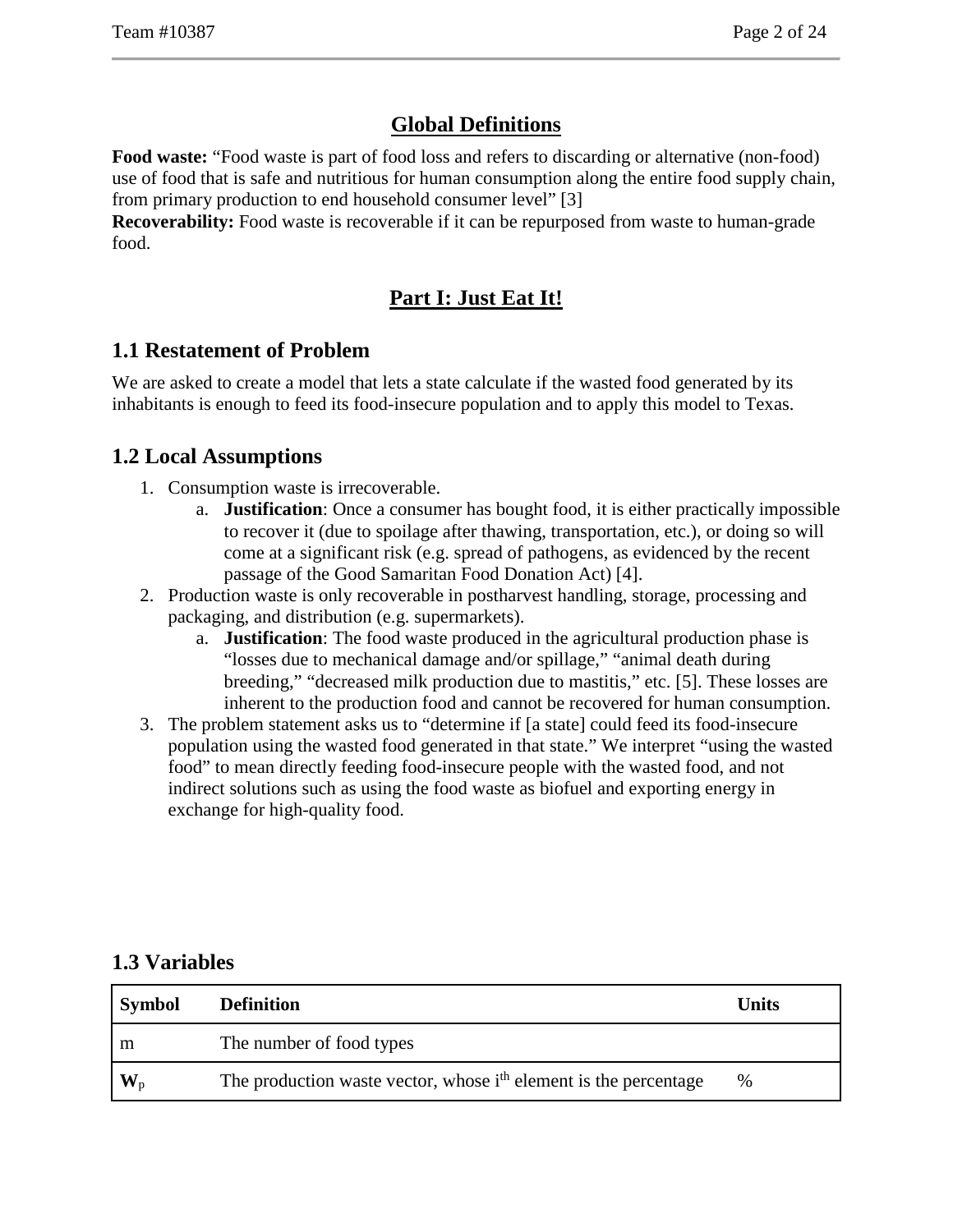|                       | of food wasted at the production level for the i <sup>th</sup> food type                                                                     |          |
|-----------------------|----------------------------------------------------------------------------------------------------------------------------------------------|----------|
| $\mathbf{V}_\text{S}$ | The caloric value per dollar vector, whose i <sup>th</sup> element is the<br>number of calories per dollar of the i <sup>th</sup> food type. | kcal/USD |
| $TPW_i$               | The total production waste for the <i>i</i> <sup>th</sup> food type,                                                                         | kcal     |
| $R_i$                 | The state receipts for the i <sup>th</sup> food type                                                                                         | USD      |

#### **1.4 Solution & Results**

Since this part of the problem statement asks specifically if a state "could" use its food waste, we first consider whether there is in fact enough food waste to feed the food-insecure population, *regardless* of its proximity to distribution centers, expiration date, etc. (all factors which would reduce the amount of food available for redistribution). If this preliminary result indicates that there is insufficient food waste to nominally feed the food-insecure population, a further analysis is not necessary.

First, the total waste percentage produced during the phases outlined in assumption 1.2.2 was calculated by summing the percentage waste for each type of food from the data provided. We call this table the production waste vector  $W_p$ , where each entry in the vector corresponds to the percentage of production waste for a specific food type.

| <b>Production waste vector 2</b> |                         |  |  |  |
|----------------------------------|-------------------------|--|--|--|
| Food type                        | <b>Production waste</b> |  |  |  |
| <b>Cereals</b>                   | 0.09                    |  |  |  |
| <b>Roots and tubers</b>          | 0.32                    |  |  |  |
| Oilseeds and pulses              | 0.06                    |  |  |  |
| Fruits and vegetables            | 0.18                    |  |  |  |
| Meat                             | 0.10                    |  |  |  |
| Fish and seafood                 | 0.16                    |  |  |  |
| Milk                             |                         |  |  |  |

Ultimately, our model will evaluate the quantity of food waste compared to the necessary food for food-insecure individuals. As per assumption G.1, we will be using calories to compare the net amount of food that can be reallocated. However, this presents a problem, as food production data is provided in dollars, and must be compared to calories. Thus, we use the conversion:

$$
\frac{kcal}{USD} = \frac{USD}{Lb} \cdot \frac{Lb}{kcal} = Price \cdot \frac{1}{kcal}
$$

**EXECUTE:**<br>Further research was conducted in order to research both the price of foods and their caloric value per lbs. The USDA provides many of these values in its databases [6]. The results of the calculation are as follows: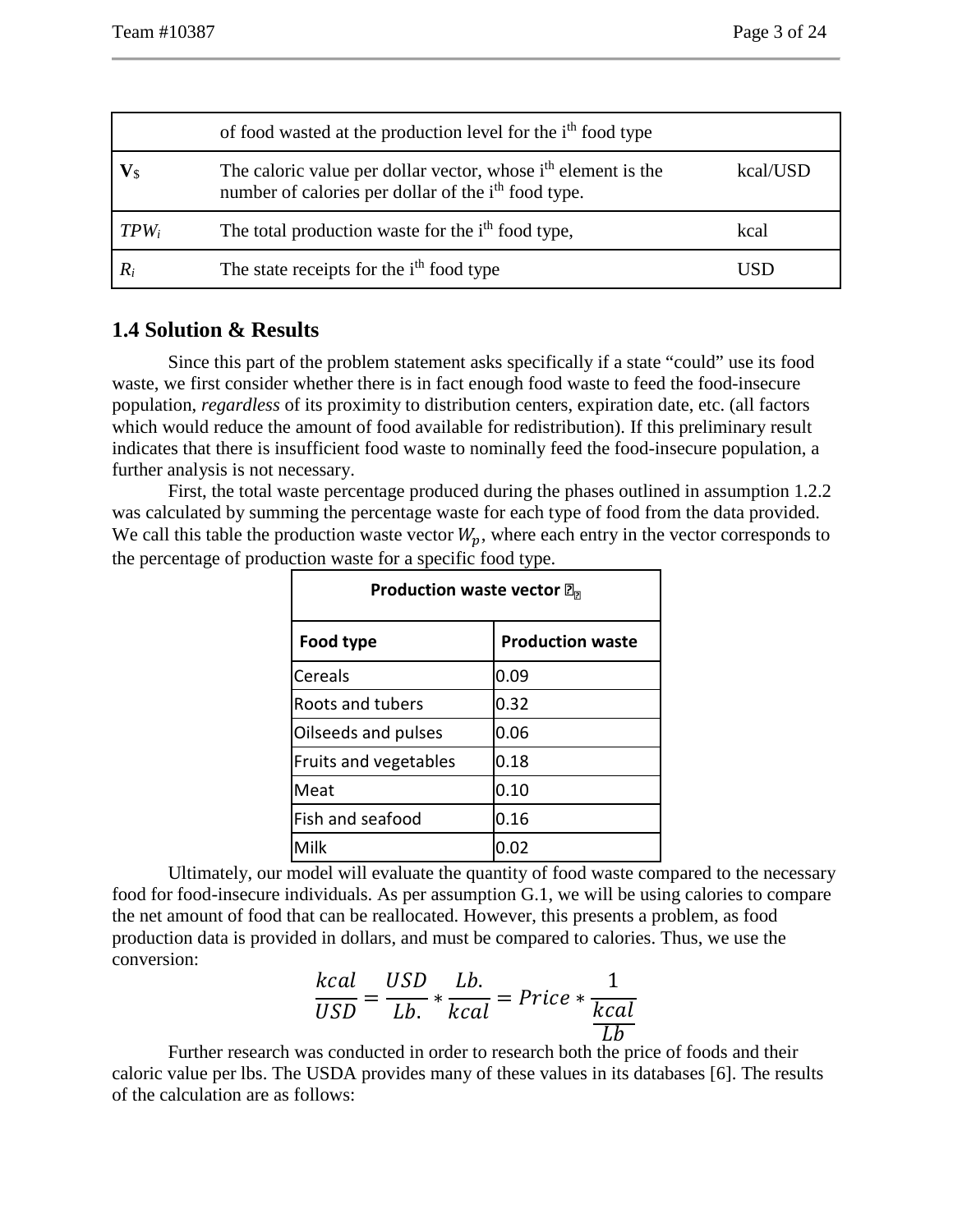| Caloric values per dollar (Vector Vs) |                  |  |  |  |
|---------------------------------------|------------------|--|--|--|
| Food type                             | kcal/(US Dollar) |  |  |  |
| Cereals                               | 2770             |  |  |  |
| Roots and tubers                      | 3494             |  |  |  |
| Oilseeds and pulses                   | 16351            |  |  |  |
| Fruits and vegetables                 | 405              |  |  |  |
| Meat                                  | 253.33           |  |  |  |
| Fish and seafood                      | 142.19           |  |  |  |
| Milk                                  | 97.22            |  |  |  |

Ultimately, the total number of calories wasted for a specific food type is calculated by:

$$
TPW_i = R_i * V_{\$, i} * W_{p, i}
$$

where  $TPW_i$  is the total production waste for the i<sup>th</sup> food type,  $R_i$  is the state receipts for the i<sup>th</sup> food type,  $(\frac{kcal}{US\,Dollar})_i$  is the ratio of kilocalories to dollars for the i<sup>th</sup> food type, and  $W_{p,i}$  is the i<sup>th</sup> element of the production waste vector.

Knowing *TPWi*, we can calculate the total production waste as:

$$
TPW_{tot} = \sum_{i=1}^{m} \quad TPW_i
$$

where *m* is the total number of food types.

While this was the general method used to calculate values, often caloric values varied significantly by type of food within the subdivisions created in the vector **Wp**. For example, the number of calories per USD for wheat was calculated as 3,076 kcal/USD, whereas that for rice was just 842.86 kcal/USD. For these categories (cereals, roots and tubers, and roots and tubers), the same procedure was carried out, despite the fact that these more specific subdivisions (ex. wheat, rice, oats, peanuts) are not formally part of **Wp**.

Performing this calculation for the state of Texas, the results for *TPWi*, as well as the total are shown below.

| <b>Total Production Waste</b> |                                     |                                                           |  |  |
|-------------------------------|-------------------------------------|-----------------------------------------------------------|--|--|
| Food type                     | TPW <sub>i</sub> (Billions<br>kcal) | People fed per annum<br>assuming a 2,000<br>kcal/day diet |  |  |
| <b>Cereals</b>                | 229                                 | 314,227                                                   |  |  |
| Roots and tubers              | 147                                 | 202,031                                                   |  |  |
| Oilseeds and pulses           | 644                                 | 882,411                                                   |  |  |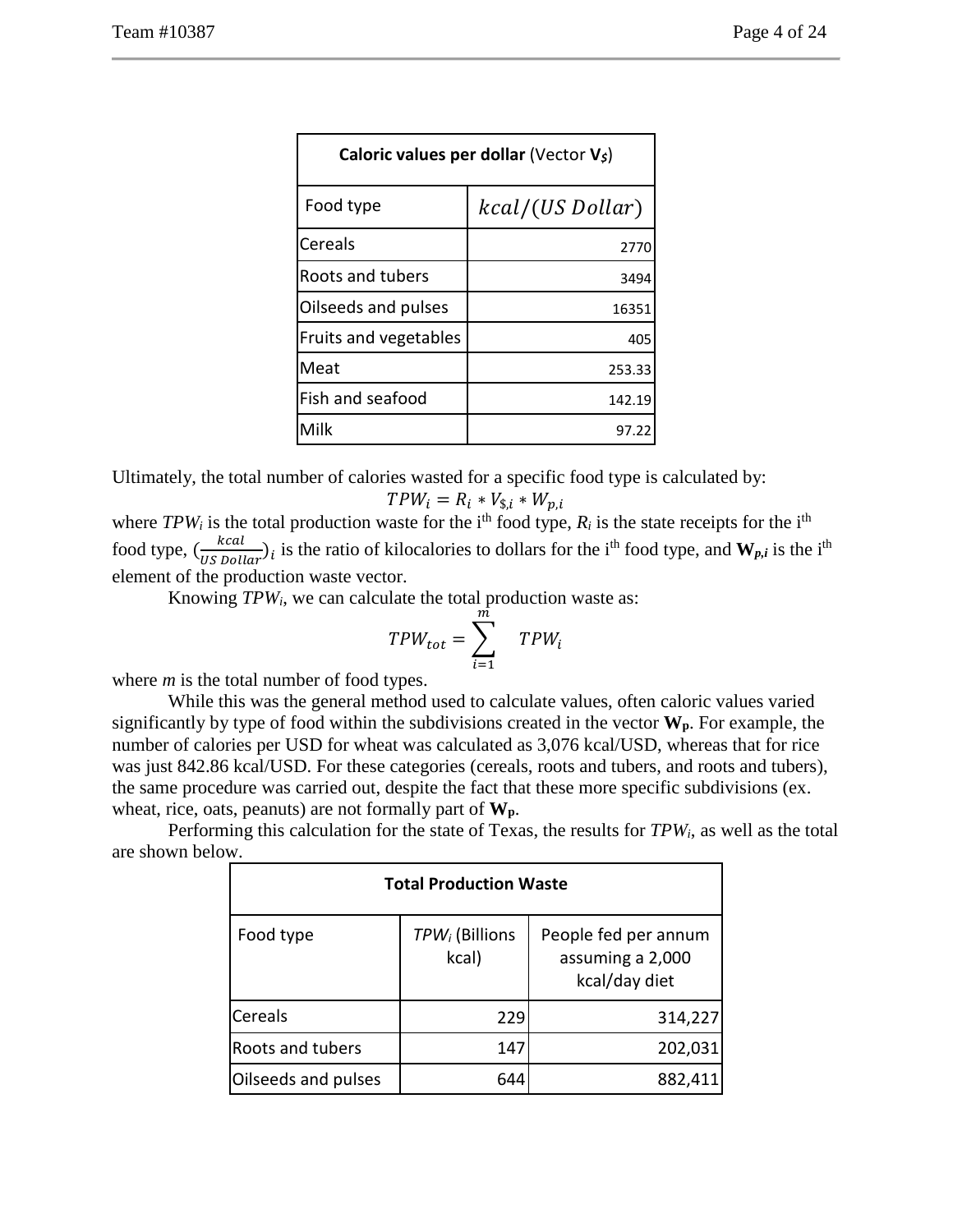| <b>SUM</b>            | 1426.745 | 1,951,445 |
|-----------------------|----------|-----------|
| <b>Milk</b>           | 3.95     | 5,415     |
| Fish and seafood      | 0.391    | 535       |
| Meat                  | 285      | 390,923   |
| Fruits and vegetables | 116      | 158,903   |

The final column was calculated by dividing the second column by  $(2000*365)=730,000$ . Comparing to the cited number of food-insecure individuals in the state of Texas, it is clear that even if all food waste that was fit for human consumption was to be repurposed for consumption by food-insecure individuals, it would *not* be sufficient to guarantee nutrition for those individuals [7]. Optimally, the food waste in question could provide for all individuals, but only at a level of 905 kcal/day (calculated by taking the sum of  $TPW_{tot}$  and dividing by the total number of people multiplied by 365).

#### **1.5 Validation**

To validate our model, we converted the values of *TPWi* back into lbs using the vector **D** from part II §2.4. Using this calculation, we obtained the total production waste in Texas, in units of lbs. This value was approximately 1.81 billion lbs. Dividing this by the population of Texas, which is 27.86 million people [8], we get the per capita production waste (by our definition) to be 65 lbs.

According to the FAO data [5], 401 lbs of food are wasted per capita annually in North America and Oceania *in production*. The FAO cites this figure to include losses in agricultural production, which we chose to exclude. To reconcile this difference, we calculated the ratio of losses which we defined as production losses to the ratio that the FAO defined as production losses. Dividing the per capita production loss by this ratio yields 116 lbs of annual per capita food waste. While this result is still substantially lower the the FAO data suggests, it does not account for the fact that foods produced in higher quantities may have higher or lower percentages of agricultural waste. More investigation is necessary to determine the exact causes of this error.

# **1.6 Strengths & Weaknesses**

#### Strengths

- Simplicity
	- Our model assumes maximum efficiency, and only looks at whether there is *enough* food waste to feed the food-insecure population, regardless of whether it can feasibly reach them or not. By taking a simplistic and general approach, we are able to show that under no circumstances would the food waste be enough to feed the entire food-insecure population
- Realism of Recovery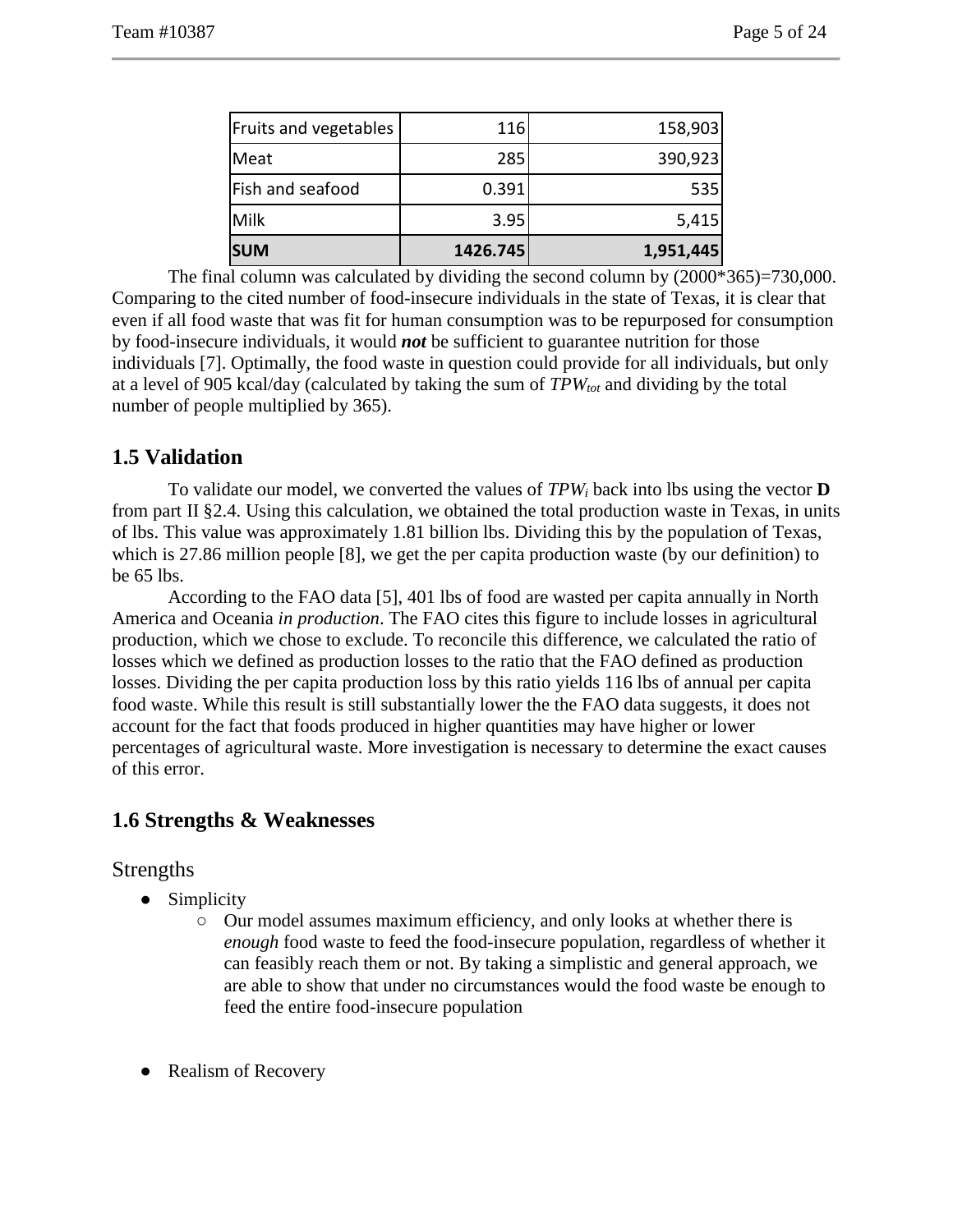○ Our model only considers production waste. This is important as this is the only waste that can feasibly be reallocated to those in need. This plays a key role in reducing the theoretical maximum number of people fed by food waste per annum.

#### Weaknesses

- Price estimates
	- The price estimates we used were generalizations based on indicative data researched thoroughly. Despite this, prices may vary by region, store, distance to store, etc. In general, these are factors which would increase food prices, and further lower our estimate for the number of people fed by food waste.
- Caloric intake
	- As opposed to our models in parts II and III, we did not factor in different caloric intakes. For the sake of simplicity, generality, and "safety" of the model, we used a conservative estimate of 2,000 kcal/day.

# **Part II: Food Foolish?**

#### **2.1 Restatement of Problem**

We are asked to create a model that estimates the the amount of food different households waste in a year and then apply this model to four households types.

# **2.2 Local Assumptions**

- 1. Activity levels can be divided into sedentary (involving only physical activity required for daily life), moderately active (comparable to walking at 3 to 4 miles per hour for 1.5 to 3 miles), and active (equivalent to walking at 3 to 4 miles per hour for more than 3 miles).
- 2. If the activity level of an individual is not specified, we assume that they are "moderately active."
	- **a. Justification:** The CDC estimates that 52.5% of adults (aged 18 and older) meet federal guidelines for leisure-time aerobic activity. These guidelines match our definition of "moderately active." [9]
- 3. People in the same income bracket spend equal proportions of money in the food types.
- 4. The food consumption of each individual is independent of the company they keep.
	- a. **Justification:** For example, the food consumption of a toddler living with his mother does not differ from that of living with his grandmother.
- 5. The caloric needs for a person are calculated by averaging the values for male and females of that person's age and activity levels.
	- a. **Justification:** This is due to a lack of specificity on the part of the problem statement, since the example households do not provide genders.
- 6. We assume that the average age of the single parent of the toddler is 26 (average firsttime mother/father age) + 2 (average age of a toddler) =  $28$  years old. Further, we assume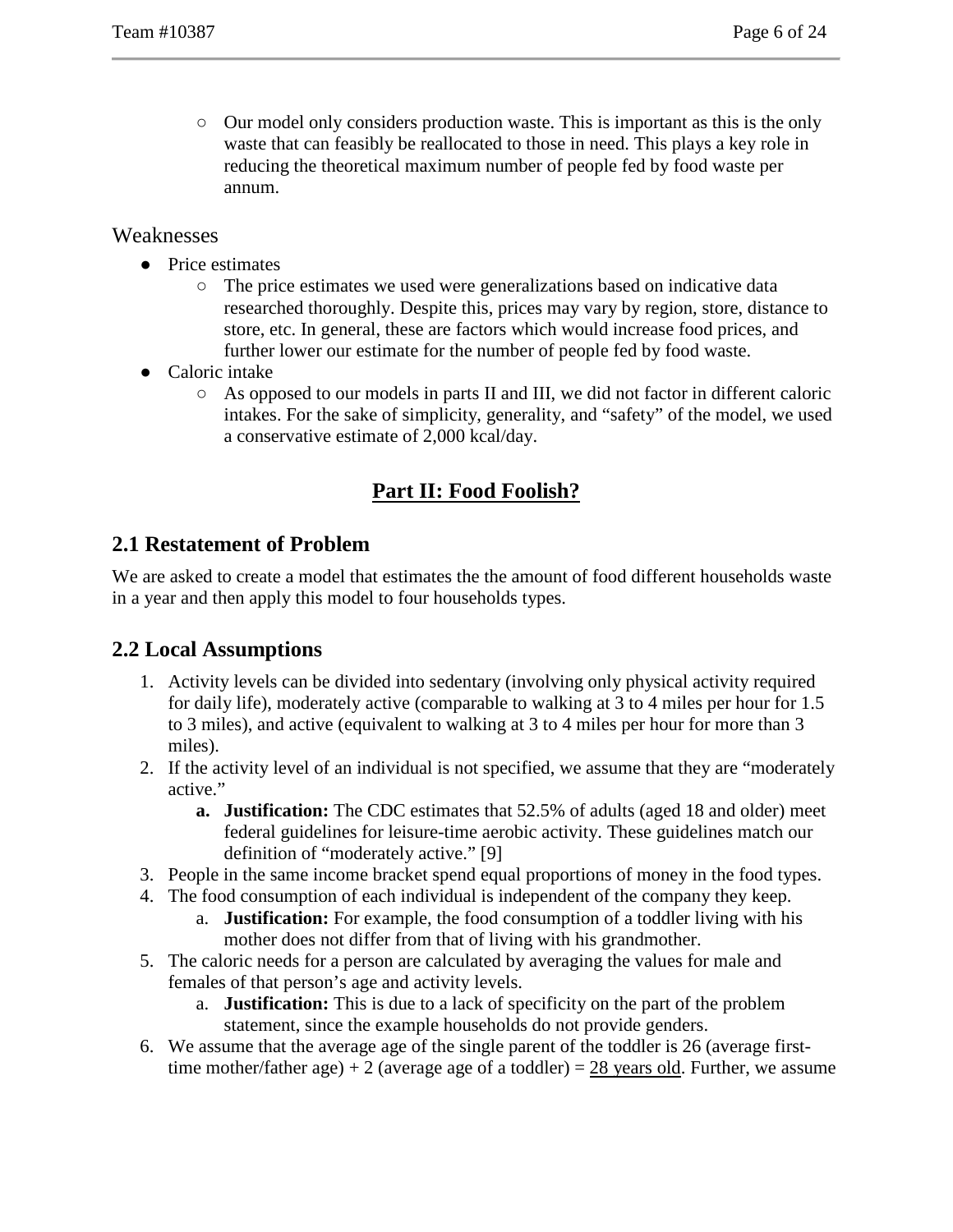the average age of the teenagers' two parents is 42 years old. It is calculated by: 26 (average first-time mother/father age) + 16 (average age of teenager) =  $42$  years old. [10]

- 7. "The amount of food waste a household generates in a year" refers to *only* the consumer waste, not the production waste necessary to bring the food to the household.
- 8. The percentage of food wasted (by food type) is constant and independent of household income.
- 9. Food's cost is regressive, and its demand is that of a normal good.
	- a. **Justification:** As income increases, food consumption will increase, but eventually level off. Thus, the proportion of income spent on food eventually decreases with income in an inverse relationship.
- 10. Differences between the ConsumerBehaviorBasedonIncome and Texas\_food\_data datasets (such as a lack of data on "roots and tubers" in the former) are negligible.
- 11. Texas' expenditures on different food types are representative of the US's food spending.

# **2.3 Symbols Used**

| Symbols referenced in Part I §1.3 may be used. |  |
|------------------------------------------------|--|
|------------------------------------------------|--|

| <b>Symbol</b>                       | <b>Definition</b>                                                                                                                                              | <b>Units</b> | <b>Notes</b>                               |
|-------------------------------------|----------------------------------------------------------------------------------------------------------------------------------------------------------------|--------------|--------------------------------------------|
| K(age, gender,<br><i>activity</i> ) | The daily caloric intake function.                                                                                                                             | kcal         | $\mathbb{R}^1$                             |
|                                     | Household annual income.                                                                                                                                       | <b>USD</b>   |                                            |
| Dist(I)                             | A vector-valued function from income to the<br>proportion of calories by food type consumed<br>per household.                                                  | $\%$         | $\mathbb{R}^+\rightarrow \mathbb{R}^{m+1}$ |
| $\mathbf C$                         | The vector whose $ith$ term is the number of<br>calories of the i <sup>th</sup> food type consumed by the<br>household, per annum.                             | kcal         |                                            |
| D                                   | The vector whose i <sup>th</sup> element is the inverse<br>energy density of the i <sup>th</sup> food type.                                                    | lbs/kcal     |                                            |
| $\mathbf{C}_{\text{lbs}}$           | The vector whose i <sup>th</sup> term is the number of<br>pounds of the i <sup>th</sup> food type consumed by the<br>household, per annum.                     | <b>lbs</b>   |                                            |
| $\mathbf{W}_{\mathrm{C}}$           | The consumption waste vector, whose i <sup>th</sup><br>element is the percentage of food wasted at the<br>consumption level for the i <sup>th</sup> food type. | $\%$         |                                            |
| $TCW_{per\, annum}$                 | The total consumption waste per annum for the<br>household.                                                                                                    | <b>lbs</b>   |                                            |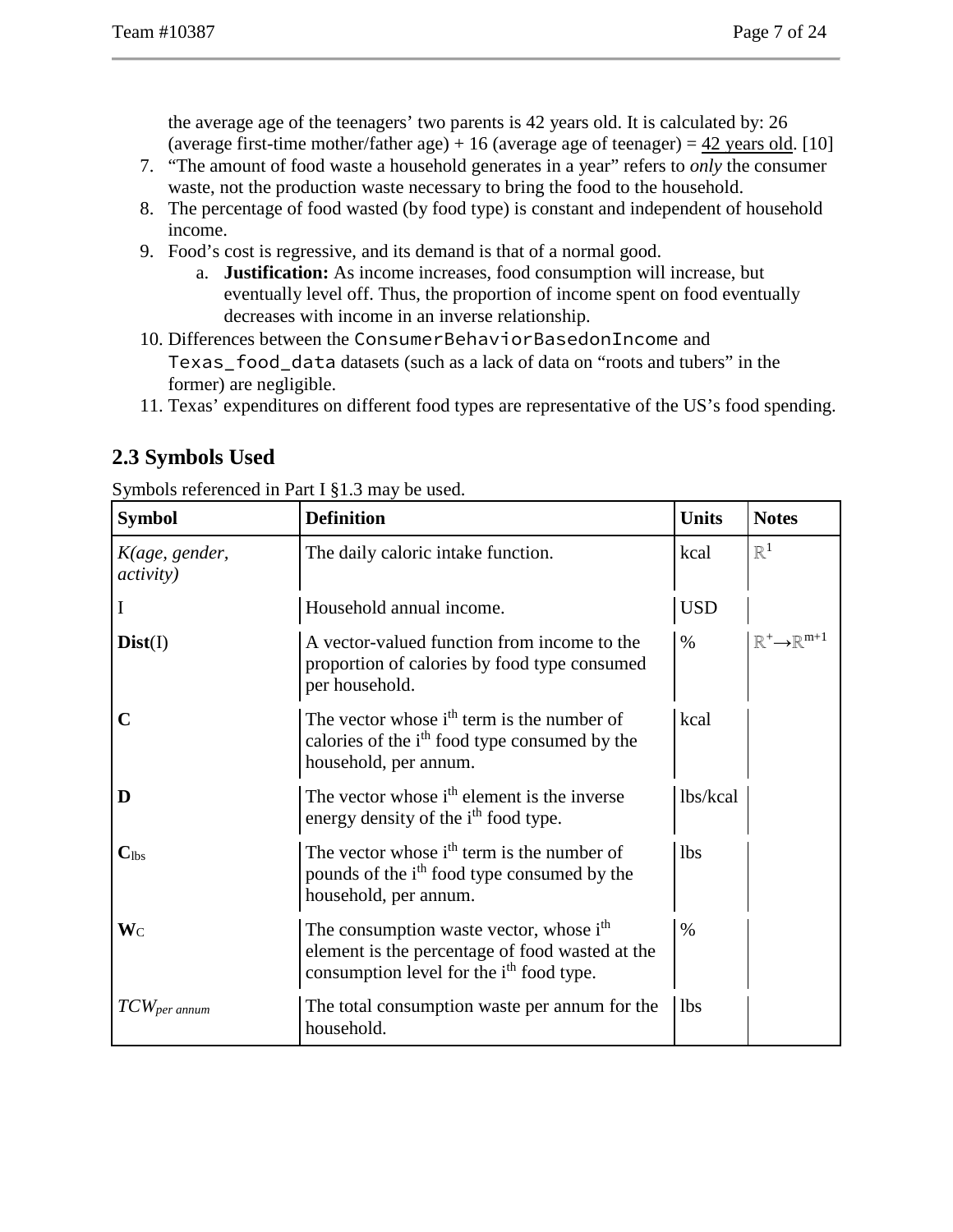# **2.4 Solution**

In our model, we consider three main factors to significantly affect required calories: age, gender, and activity level. Using data from the Center for Nutrition Policy and Promotion in the United States Department of Agriculture, we can construct this table to find the calories of consumption per day [11]:

|                         | <b>Activity Level</b> |            |        |           |            |        |
|-------------------------|-----------------------|------------|--------|-----------|------------|--------|
|                         | Male                  |            | Female |           |            |        |
|                         |                       | Moderately |        |           | Moderately |        |
| Age (years)             | Sedentary             | Active     | Active | Sedentary | Active     | Active |
| 2                       | 1,000                 | 1,000      | 1,000  | 1,000     | 1,000      | 1,000  |
| 3                       | 1,200                 | 1,400      | 1,400  | 1,000     | 1,200      | 1,400  |
| $\overline{\mathbf{4}}$ | 1,200                 | 1,400      | 1,600  | 1,200     | 1,400      | 1,400  |
| 5                       | 1,200                 | 1,400      | 1,600  | 1,200     | 1,400      | 1,600  |
| 6                       | 1,400                 | 1,600      | 1,800  | 1,200     | 1,400      | 1,600  |
| 7                       | 1,400                 | 1,600      | 1,800  | 1,200     | 1,600      | 1,800  |
| 8                       | 1,400                 | 1,600      | 2,000  | 1,400     | 1,600      | 1,800  |
| $\mathsf 9$             | 1,600                 | 1,800      | 2,000  | 1,400     | 1,600      | 1,800  |
| 10                      | 1,600                 | 1,800      | 2,200  | 1,400     | 1,800      | 2,000  |
| 11                      | 1,800                 | 2,000      | 2,200  | 1,600     | 1,800      | 2,000  |
| 12                      | 1,800                 | 2,200      | 2,400  | 1,600     | 2,000      | 2,200  |
| 13                      | 2,000                 | 2,200      | 2,600  | 1,600     | 2,000      | 2,200  |
| 14                      | 2,000                 | 2,400      | 2,800  | 1,800     | 2,000      | 2,400  |
| 15                      | 2,200                 | 2,600      | 3,000  | 1,800     | 2,000      | 2,400  |
| 16                      | 2,400                 | 2,800      | 3,200  | 1,800     | 2,000      | 2,400  |
| 17                      | 2,400                 | 2,800      | 3,200  | 1,800     | 2,000      | 2,400  |
| 18                      | 2,400                 | 2,800      | 3,200  | 1,800     | 2,000      | 2,400  |
| $19 - 20$               | 2,600                 | 2,800      | 3,000  | 2,000     | 2,200      | 2,400  |
| $21 - 25$               | 2,400                 | 2,800      | 3,000  | 2,000     | 2,200      | 2,400  |
| $26 - 30$               | 2,400                 | 2,600      | 3,000  | 1,800     | 2,000      | 2,400  |
| $31 - 35$               | 2,400                 | 2,600      | 3,000  | 1,800     | 2,000      | 2,200  |
| $36 - 40$               | 2,400                 | 2,600      | 2,800  | 1,800     | 2,000      | 2,200  |
| $41 - 45$               | 2,200                 | 2,600      | 2,800  | 1,800     | 2,000      | 2,200  |
| $46 - 50$               | 2,200                 | 2,400      | 2,800  | 1,800     | 2,000      | 2,200  |
| $51 - 55$               | 2,200                 | 2,400      | 2,800  | 1,600     | 1,800      | 2,200  |
| $56 - 60$               | 2,200                 | 2,400      | 2,600  | 1,600     | 1,800      | 2,200  |
| $61 - 65$               | 2,000                 | 2,400      | 2,600  | 1,600     | 1,800      | 2,000  |
| $66 - 70$               | 2,000                 | 2,200      | 2,600  | 1,600     | 1,800      | 2,000  |
| $71 - 75$               | 2,000                 | 2,200      | 2,600  | 1,600     | 1,800      | 2,000  |
| $76+$                   | 2,000                 | 2,200      | 2,400  | 1,600     | 1,800      | 2,000  |

This table defines the daily calorie consumption function we call *K(age, gender, activity)*.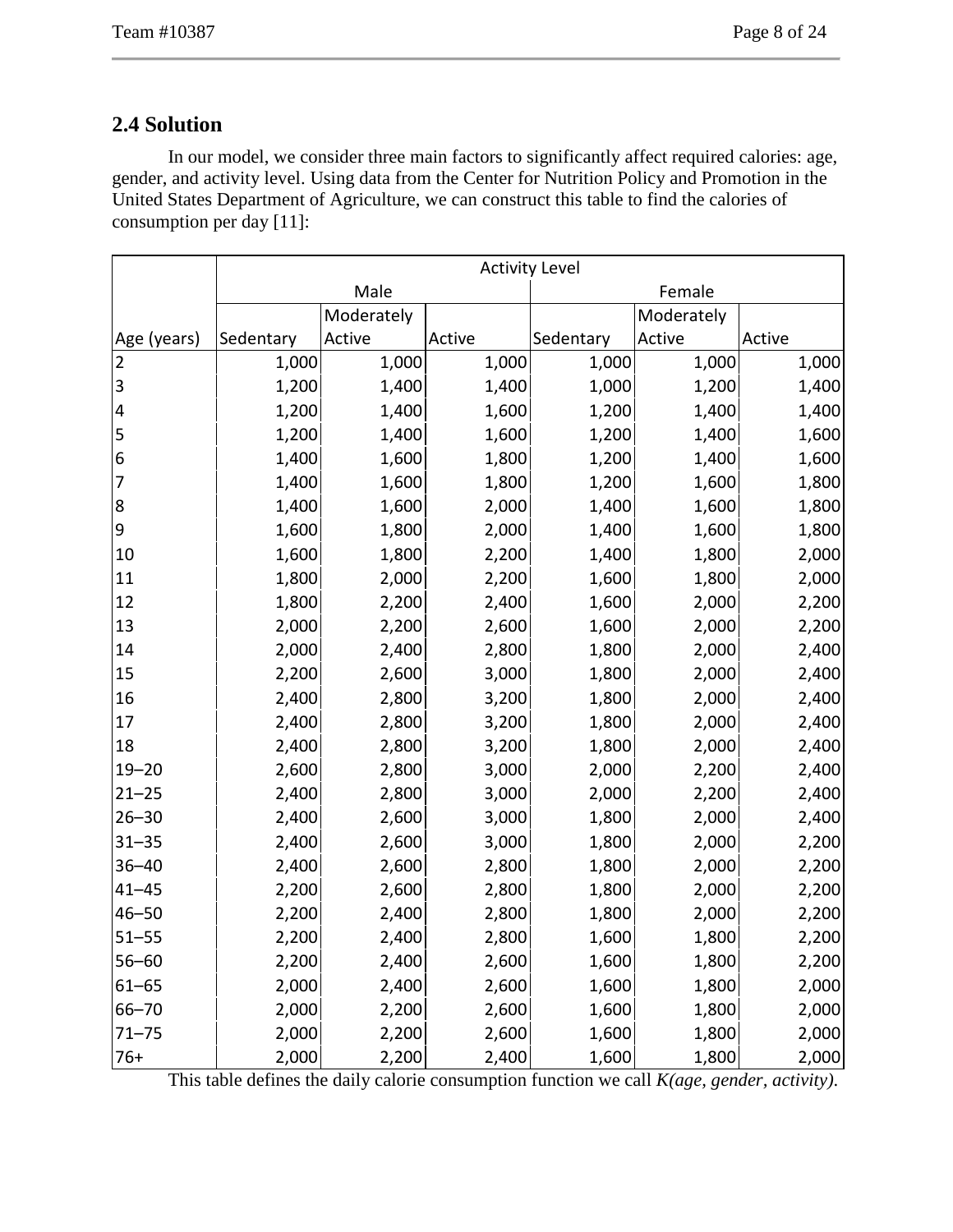Using *n* as the number of people in a household we consider, we can calculate the total calories *Ctotal* consumed in a household each year as

$$
C_{total} = 365 * \sum_{i=1}^{n} K(age, gender, activity)
$$

Next, we determine the distribution of food types consumed by a family of a certain income. The rationale behind this is that different income brackets may consume different foods in different proportions (for example, lower income households may consume foods with a higher caloric value per dollar, such as fatty foods and simple carbohydrates derived from cereals). Since the data was reported in dollars, we used the dollars to calories conversion outlined in Part I §1.4 (*V\$*) to derive the caloric distribution for each household. This operation is at its core is a mapping from  $\mathbb{R}^+$  (positive real numbers) to a distribution vector in  $\mathbb{R}^{m+1}$ (Euclidean space of dimension m+1), where m is the number of food types. The one is added to *m* to account for eating out of the home. The output of this function is a vector whose  $i<sup>th</sup>$  entry is the percentage of calories consumed by the household from the i<sup>th</sup> food type per annum. We call this mapping the function *Dist(I)*, where *I* is the income of a household.

To calculate *Dist*(I), we first use the ConsumerBehaviorBasedonIncome dataset to find the proportion of a household's annual income that is used to buy foods in the eight different categories: cereal, wheat, meat, dairy products, oilseeds and pulses, fruits and vegetables, fish and seafood, sugars, and eating away from home. We calculate this proportion for each range of incomes in the dataset. This gives us a fixed set of values for each food type, which we turn into a set of continuous functions by performing a nonlinear curve fit  $a+b/x$ (justified by assumption 2.2.9).

A sample curve fit showing the proportion of income spent on a food type (cereal) as a function of income is shown below, with an  $R^2=0.995599$ .



After multiplying by our annual household income *I*, this gives us the expenditures of a household on each food type given their income. We then compute the component-wise multiplication of these expenditures with an updated  $V_s$ , which gives us the number of calories consumed per food group by a household with income *I*. Finally, we divide by the total number of calories consumed to give us the proportion of calories consumed per food type. This is *Dist*(I).

A sample distribution is included below for an income of \$55,000: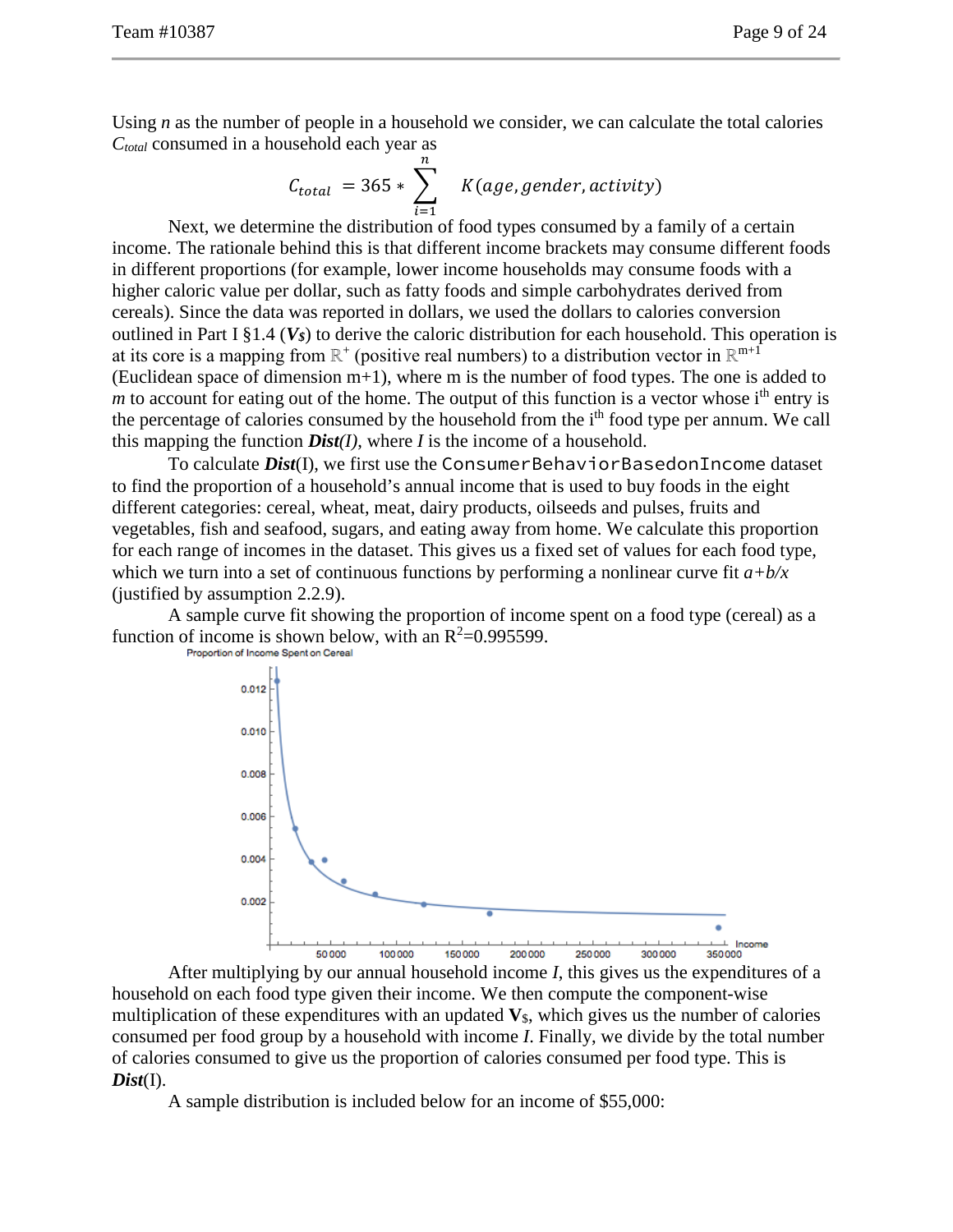

We then compute:

$$
\mathbf{C} = C_{total} \mathbf{Dist}(I)
$$

However, there is an issue with multiplying this vector  $C$  by  $W_c$  to get the food waste. Doing so would assume that food waste percentages are calorie-based, while, in fact, they are weight-based. To account for this, we compute the Hadamard product:

$$
\mathbf{C}_{lbs}=\mathbf{C}\circ\mathbf{D}
$$

where  **is the inverse energy density vector, whose**  $i<sup>th</sup>$  **component is the number of lbs per** calorie of the i<sup>th</sup> food type. The Hadamard product is defined as:<br> $(\mathbf{A} \circ \mathbf{B})_{i,j} = (\mathbf{A})_{i,j} (\mathbf{B})_{i,j}$ 

$$
h\overline{\mathrm{u}}\mathrm{s}
$$

Thus,<br>  $\mathbf{C}_{lbs,i} = \mathbf{C}_i \mathbf{D}_i = (\text{Calories of food type i}) \left(\frac{lbs}{kcal}\right)_i = \text{Lbs of ith food consumed per annum}$ 

Now, taking the dot product of the vector  $C_{\text{lbs}}$  with the consumption waste vector W<sub>C</sub> yields the total food waste, in lbs, for the family, per annum. In summary,

$$
C_{total} = 365 * \sum_{i=1}^{n} K(age, gender, activity)
$$
  
\n
$$
C = C_{total} \text{ Dist}(I)
$$
  
\n
$$
C_{lbs} = C \circ D
$$
  
\n
$$
C_{lbs} \cdot W_C = TCW_{per\; annum}
$$

#### **2.5 Results**

| <b>Description of Household</b>                                                | $TWC_{per annum}$ (lbs) |
|--------------------------------------------------------------------------------|-------------------------|
| Single parent with a toddler, annual income of \$20,500                        | 256.4                   |
| Family of four (two parents, two teenage children), annual income of \$135,000 | 839.9                   |
| Elderly couple, living on retirement, annual income of \$55,000                | 366.8                   |
| Single 23-year-old, annual income of \$45,000                                  | 217.2                   |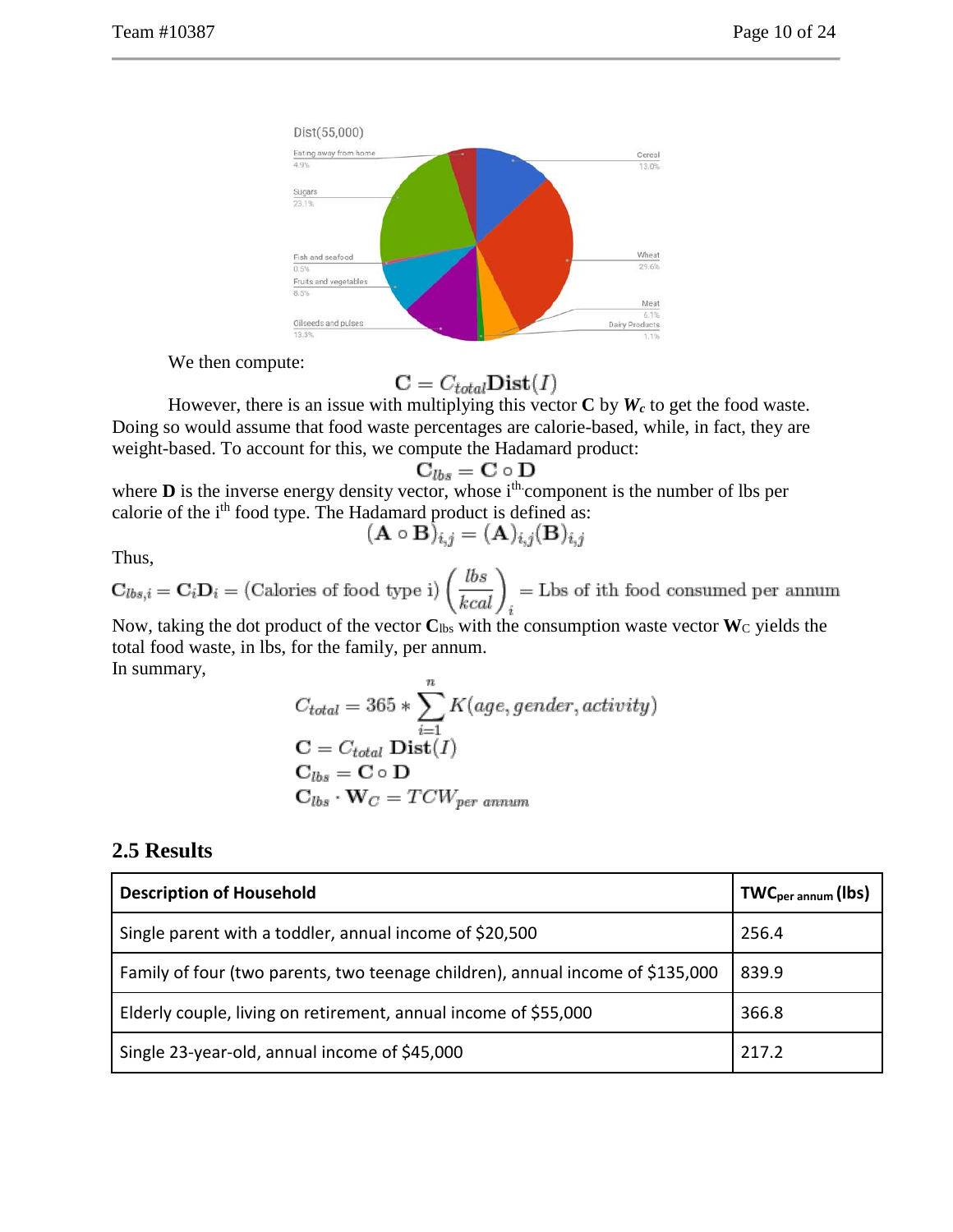### **2.6 Validation**

A basic check of our model reveals that it is reasonable. According to the FAO report [5], the food waste per capita in the United States is found to be 211.6 lbs per year. This is in line with our result for the single 23-year-old (217.2 lbs per year), who has an annual income close to \$41,655, the national average for his or her age group.

Next, we performed a sensitivity analysis on annual household income. Keeping our methodology the same, we calculate the pounds of food wasted per year for each of the four family types and incomes (\$20,500, \$45,000, \$55,000, and \$135,000). The plot below shows the surprising result that, contrary to what we expected, household income has little effect on the amount food wasted. It does, however, support our assumption that the amount of food wasted varies between different households. Thus, our model is successful in correlating food waste to household type.



# **2.7 Strengths & Weaknesses**

#### Strengths

- The strength of our model is that it is simple in its final form. While the intermediate calculations are not basic, the final model closely resembles a function with the number and types of people in the household as its input and the yearly food waste as its output.
- The model acts as we would expect: seniors waste less than a 23-year-old, and babies waste the least of all. Families waste the most because they are the largest households. It also takes into account the important aspects of these households: income, age, and activity.

#### Weaknesses

- We do not take into account different activity levels. Instead, we assume that all people are moderately active. While this is a reasonable assumption, the caloric needs between the levels of activity can differ by a few hundred calories. This weakness is due to a lack of specificity on the part of the problem statement.
- We assumed that all people within an income bracket eat the same proportion of food types. However, this is not quite accurate. For example, babies likely consume less protein than bodybuilders in the same income bracket.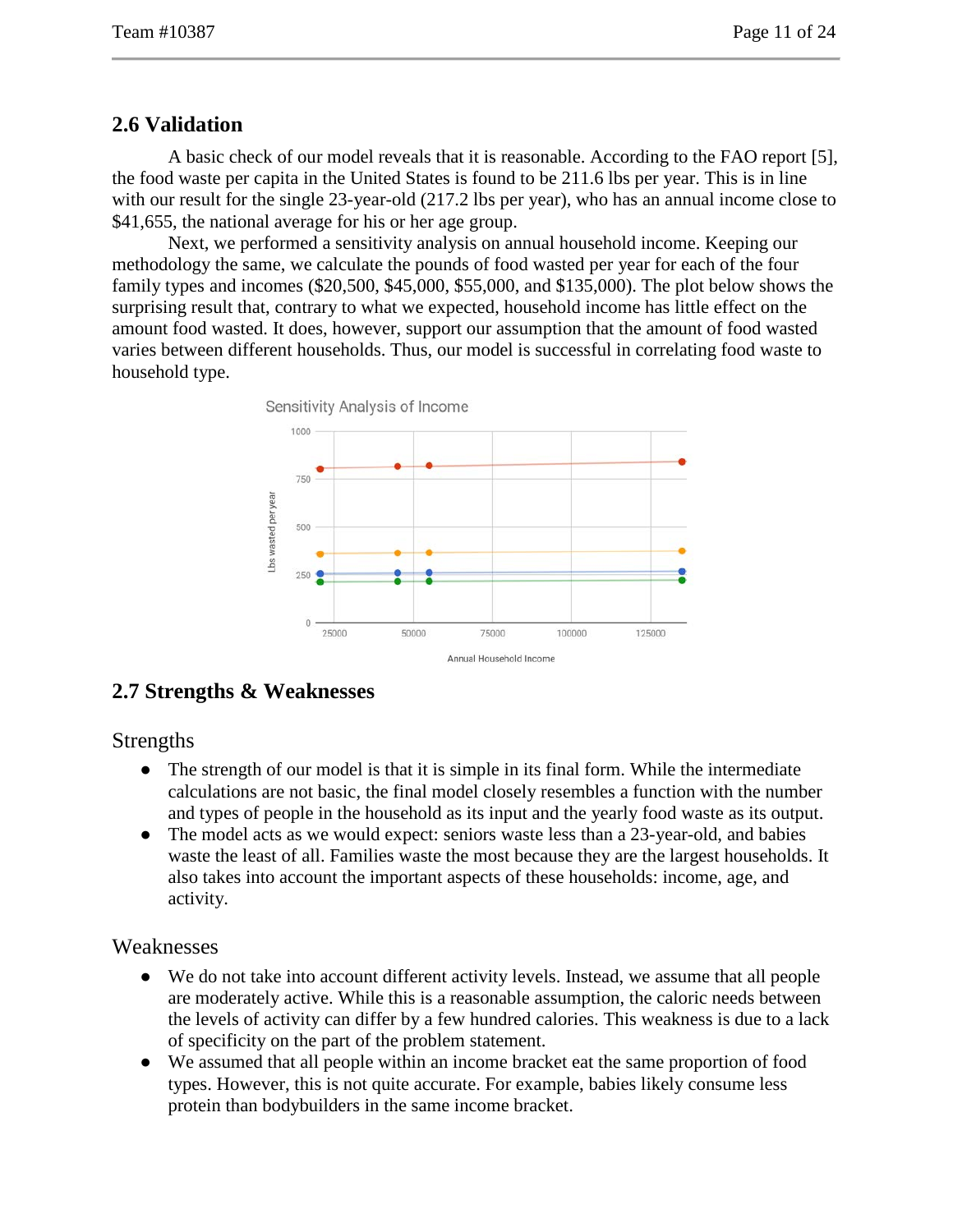# **Part III: Hunger Game Plan?**

#### **3.1 Restatement of Problem**

We are asked to use mathematical modeling to find strategies to recover the most wasted food with the least cost in our community. Since the primary issue with food redistribution is its transportation to the needy, we explore various strategies for distributing said food waste to those in need in our community. We define our community to be Santa Clara County, California, although this model could be extended to other counties on the assumption that they lack significant agricultural production facilities.

# **3.2 Local Assumptions**

- 1. Freezing (and transportation of frozen food via refrigeration trucks) enables food to safely be stored for more than a month [12]. So, for the purposes of our problem, we don't consider that wasted food may expire (in transit or storage, for example) before reaching its food-insecure recipient.
- 2. The distribution of types of food at a distribution center will be similar to the distribution of food types in an average diet.
- 3. The population of Santa Clara County is uniformly distributed.
- 4. The price of gasoline per mile for a car is about \$0.15, based on data from 2006, adjusted for inflation  $(\kappa_{carrravel} = $0.19/\text{mile})$  [13].
- 5. The price of gasoline per mile for a truck is \$0.31. The price of gasoline per hour for a truck is \$18.25 [14] [15].
- 6. Food-insecure people earn about \$13.50 an hour, or the Santa Clara minimum wage [16].
- 7. The truck we will use for the purposes of this part is the 2016 ISUZU NPR refrigerated truck. Its initial cost is \$38,000, its maximum load is approximately 9,000 lbs, and its city mileage is 8 mpg with a tank of 30 gallons [17][18][19][20].
- 8. A hot meal has a monetary value of \$1.16 [21].
- 9. A truck driver earns about \$13.65 per hour [22].
- 10. The food distribution center will be small in scale; thus, it can only service one person at a time and loading takes 12 minutes per person.
- 11. To incentivize food manufactures to donate food waste, 15% of the cost of the food will be paid for by the food banks through the state. This comes from the markup on wholesale groceries, which is assumed to approximately cover the cost of transportation and distribution [23].
- 12. People are rational; they will weigh the costs and benefits of each action in terms of monetary amounts. If the benefit exceeds the cost, they will perform the action.
- 13. A distribution center costs approximately \$1,500,000 [24].
- 14. The operation of distribution centers is free because of state subsidies. Everybody who is operating the distribution center is a volunteer who will not be paid, and the distribution center requires little maintenance.
- 15. The center is open 8 hours a day, 5 days a week when distribution centers are fixed.
- 16. The percentage of food-insecure people in the U.S. (12.3%) approximates the percentage of food-insecure people in Santa Clara County [25].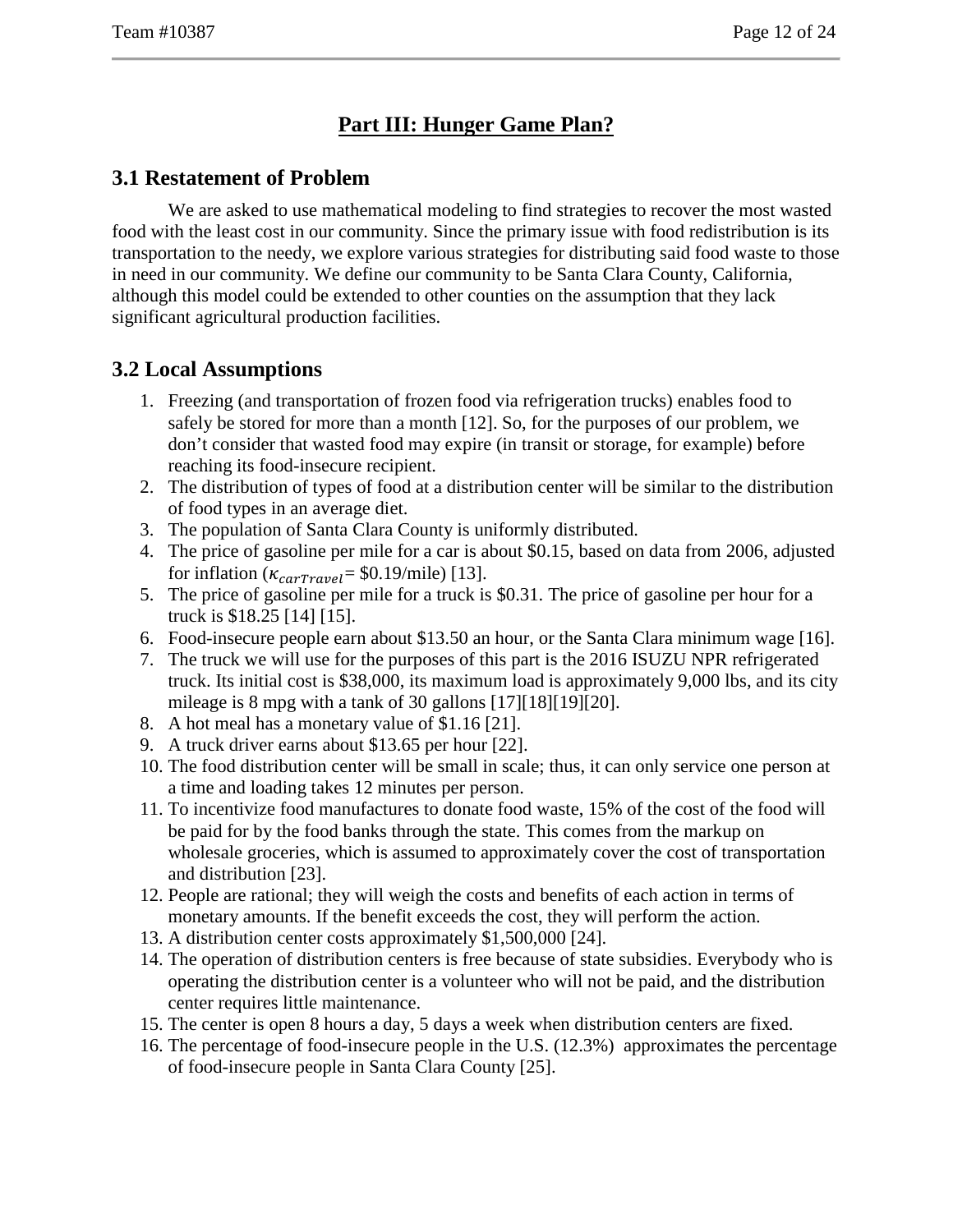17. According to the U.S. Census Bureau, the population of Santa Clara County in 2015 was 1.918 million; this is a relatively accurate representation of the population today [26].

18. All food at center gets used up.

| <b>Symbol</b>                | <b>Definition</b>                                                                                                         | <b>Units</b>                | <b>Notes</b>                                |
|------------------------------|---------------------------------------------------------------------------------------------------------------------------|-----------------------------|---------------------------------------------|
| $\mathbf T$                  | Time in weeks                                                                                                             | weeks                       | Used for distributor-<br>side model         |
| t                            | Time in hours for a food-insecure<br>individual to make a one way trip to the<br>nearest station                          | hours                       | Used for consumer-side<br>model             |
| tcenter                      | The time spent at the food distribution<br>center by the consumer                                                         | hours                       | By assumption 3.2.10,<br>equal to 0.2 hours |
| $C_{twage}$                  | Wage in a week for 8 hours per day, 5<br>days per week                                                                    | \$/week                     | $$13.65 * 8 * 5 = $546$                     |
| $C_{gasoline}$               | Gasoline cost in a week                                                                                                   | \$/hour                     | \$18.25                                     |
| $N_{fi}$                     | Number of food-insecure people in Santa<br>Clara County                                                                   | people                      | $.123 * 1,918,000 =$<br>235,914             |
| m                            | Number of round trips truck makes.                                                                                        |                             |                                             |
| $t_{driving}$                | The average time it takes to complete a<br>round trip to the distribution center for a<br>truck calculated by Mathematica | hours                       | $1.6$ hrs                                   |
| $C_{\text{kwage}}$           | Wage of the truck drivers in a week for 20<br>hours per day, 7 days per week                                              | $\frac{\text{L}}{\text{L}}$ | $$13.65 * 20 * 7 =$<br>\$1911               |
| $C_{transport}$              | Cost of transporting food, each week,<br>from production center to distribution<br>center                                 | \$/week                     |                                             |
| $C_{distribution}$<br>center | Cost to build a distribution center                                                                                       | \$                          | 1,500,000                                   |
| $C_{fixed}$                  | Initial cost of setting up a distribution<br>center                                                                       | \$                          | Varies depending on<br>the problem          |
| $\boldsymbol{p}$             | The percentage of food-insecure people<br>who will come to a center to obtain food                                        |                             |                                             |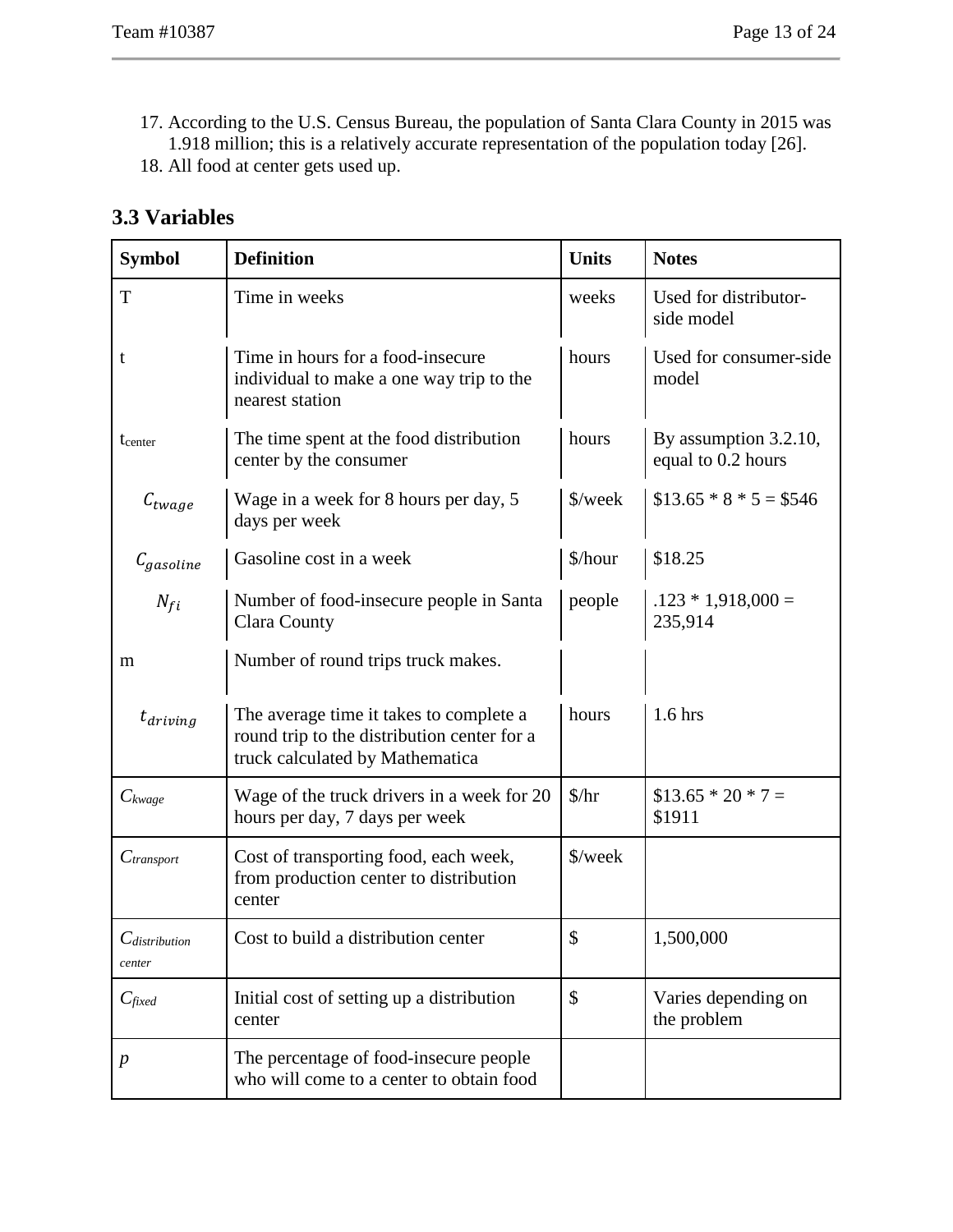| W                    | The total amount of food imported to the<br>center                                                                                                              |               |                                                          |
|----------------------|-----------------------------------------------------------------------------------------------------------------------------------------------------------------|---------------|----------------------------------------------------------|
| $\kappa_{carTravel}$ | The cost per mile of private car travel                                                                                                                         | $\frac{\sinh$ | By assumption 3.2.4,<br>this is equal to<br>\$0.19/mile  |
| $\kappa_{wages}$     | The minimum wage opportunity cost of<br>travelling to the nearest center                                                                                        | \$/hour       | By assumption 3.2.6,<br>this is equal to<br>\$13.50/hour |
| Average Net<br>Gain  | For each food-insecure person, the value<br>of the food they will get from the<br>distribution center, subtracting<br>transportation and potential wage losses. | $\mathcal{S}$ |                                                          |
| <b>NetFunction</b>   | A function showing the net benefit to the<br>people (benefit to food-insecure people)<br>minus the operating and fixed costs)                                   |               |                                                          |

#### **3.4 Solution**

The community that we chose to focus on was Santa Clara County. Since the main issue with repurposing food waste is delivery to food-insecure individuals, we decided to test how various models for food distribution centers would affect the county.

The dollar amount that will be received at each distribution center is derived from assumption 3.2.8, which states that a hot meal has a monetary value of about \$1.16. A week's worth of food would thus be:

#### $F = 7 * 3 * $1.16 = $24.36$

First, we take into account the cost of transporting food from production centers to distribution centers. We can take the amount of food distributed to people throughout the course of a week, *W*, to be the total amount of food imported to the center, by assumption 3.2.18. We can then calculate *Ctransport* by taking 15% of *W*, using assumption 3.2.11.

To calculate *W*, we multiply  $p^1$  $p^1$ , the percentage of food-insecure people who will come to a center to obtain food, by 235 to \$24.36, which is the value of food each person will get.

$$
W = p * 235,914 people * \frac{$24.36}{$person} = $5,746,865.04
$$

$$
C_{transport} = .15W = 862,029.76p
$$

We will calculate  $C_{transport}$  in 3.4.1, 3.4.2, and 3.4.3.

This is simulated as the variable foodDistributionDollars.

Following from assumption 3.2.12, people will come to the food distribution center to get food if the cost of their transportation and their potential lost wages to and from the food bank is

<span id="page-14-0"></span><sup>&</sup>lt;sup>1</sup> The explanation for calculating p is shown later in the problem and the results are shown in Section 3.5.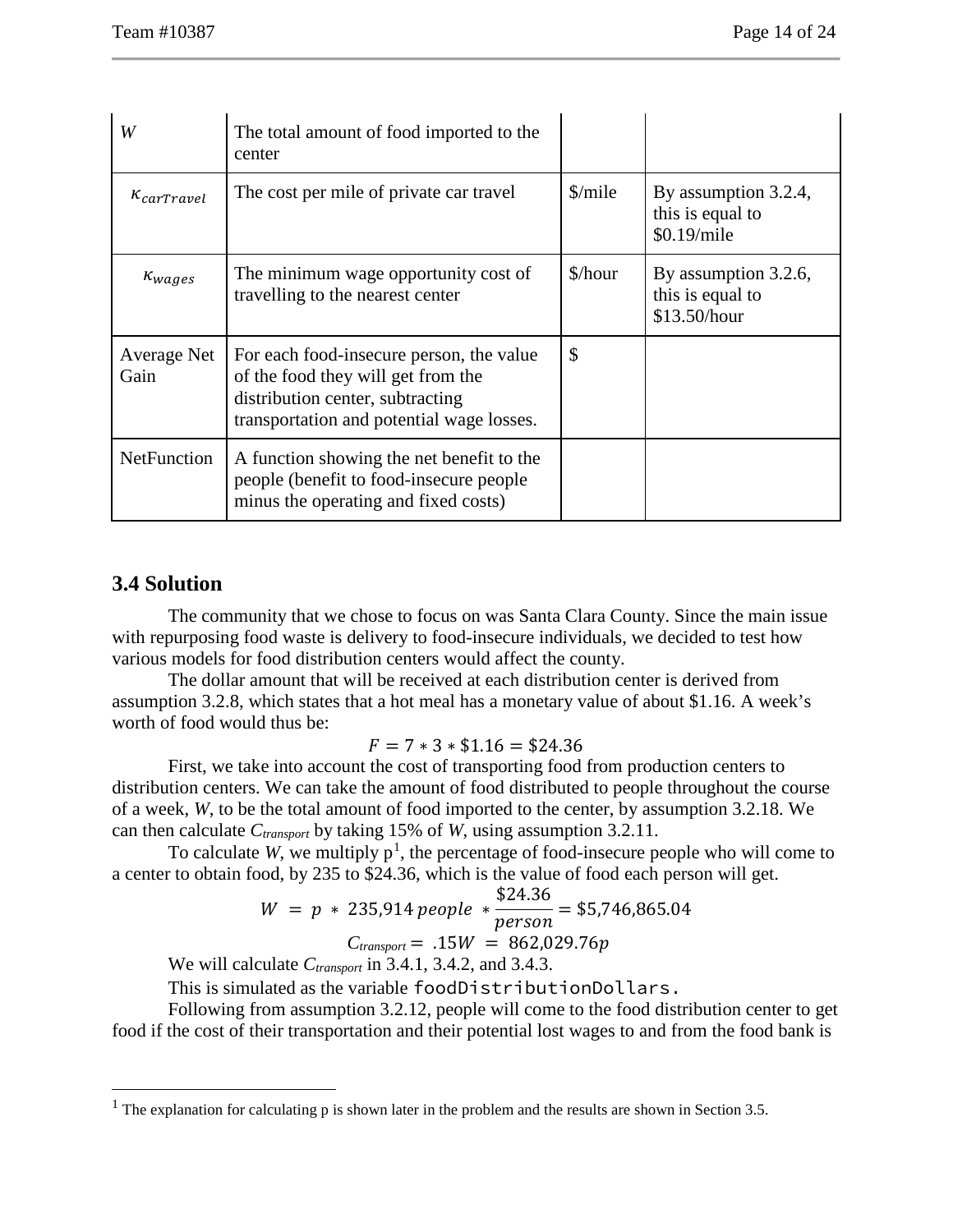less than the cost of the food they get (i.e. it is a net profit for them). Mathematically speaking, they will get to the distribution center if and only if the following condition is satisfied:

 $F > (k_{carTravel} * d) + (k_{wages} * (2t + t_{center}))$ 

where  $\kappa_{carTravel}$  is the cost of car travel per mile (\$0.19/mile under assumption 3.2.4),  $\kappa_{waqes}$  is the cost in lost wages per hour (\$13.50/hour under assumption 3.2.6), *t* is the time spent driving to and from the center, and *tcenter* is the time spent at the distribution center (0.2 hours under assumption 3.2.10). This part of the model is referred to as the consumer-side model.

#### 3.4.1 One Distribution Center

The first model we tested was placing a food bank in the geometric centroid of Santa Clara County<sup>[2](#page-15-0)</sup>. The food bank essentially acts as a food distribution center, giving people who can provide evidence that they are food-insecure about one week's worth of food.

The following equations describe the distributor-side model. T is in weeks.  $C_{transport} = .15W = $862,029.76p = $862,029.768+.6930 = $597,386.62$  $C_{fixed} = C_{distribution \ center} = $1,500,000$  $netGain = p(N \text{ } fi)(Average Net Gain) = .6930 * 235914 * $7.01647 = $1147111$  $netFunction = (netGain - C_{transport})T - C_{fixed} = -1,500,000 + 549,724T$ 

#### 3.4.2 Multiple Distribution Centers

Next, we ran a similar simulation using four distribution centers in Santa Clara County instead of one. In order to select the locations for these centers, we created a Voronoi partition of the county (using Euclidean distance instead of driving distance to minimize runtime). We then manually moved the distribution centers so that they produced four approximately equal areas. While this heuristic may not be perfect, it was effective given the time constraints, and could be improved with an optimization model (which would require significantly more runtime, see §3.7). The Voronoi partition was generated numerically with Wolfram Mathematica, and its graphical results are shown below, along with a pie chart showing the shares of the population served by each center.

<span id="page-15-0"></span> $2$  Under assumption 3.2.3 this is also the mean population center of the county, which is the real underlying reason for its selection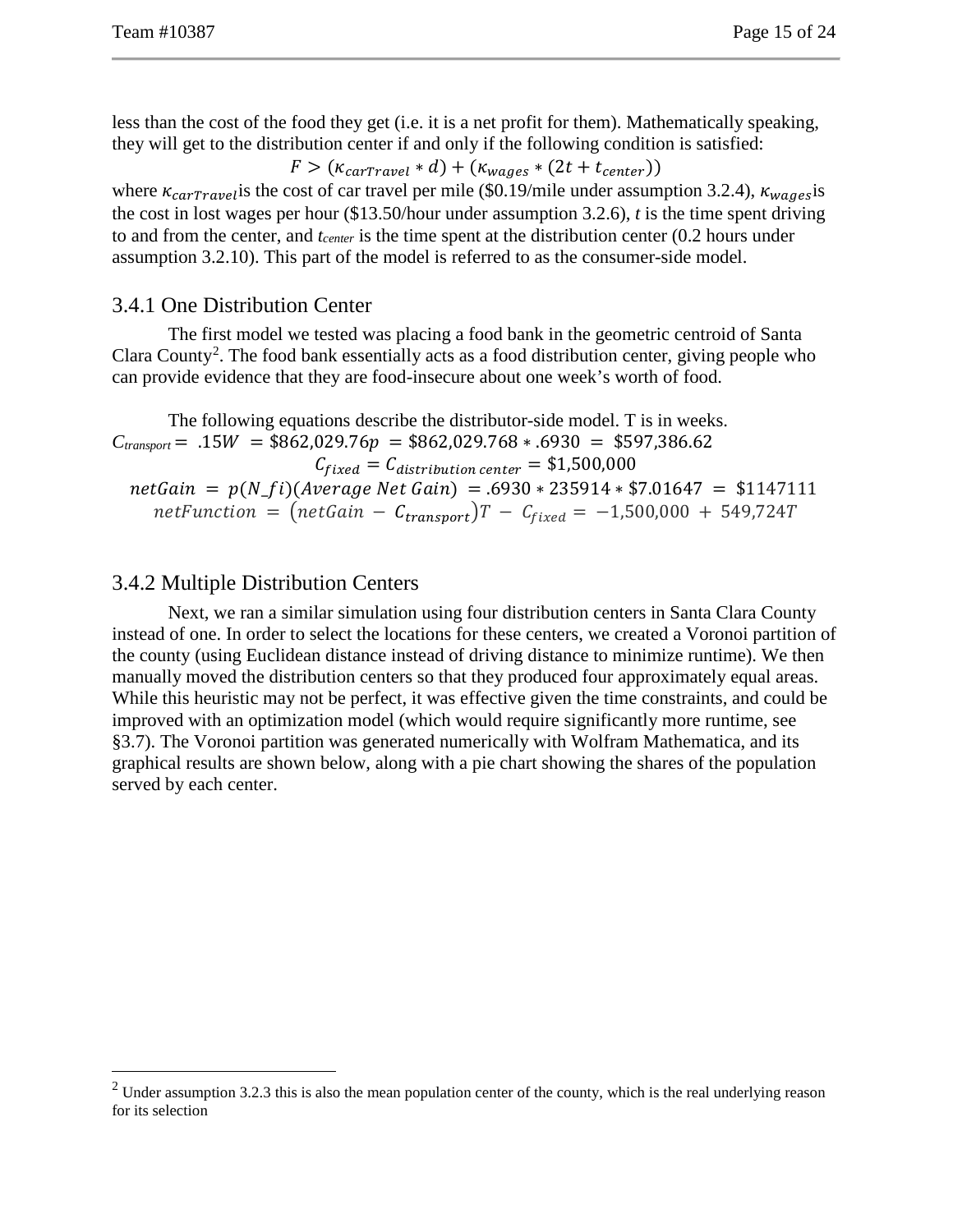

The four centers were located at geographic coordinates {-122, 37.3}, {-121.6, 37.4}, {-121.4, 37.05}, {-121.85, 37.2}

The distributor-side model for this solution is four times as expensive due to there being four times as many distribution centers

 $C_{transport} = .15W = $862,029.76p = $862,029.76 * .896 = $772,378.66$  $C_{fixed} = 4 C_{distribution \ center} = 4 * \$1,500,000 = \$6,000,000$ 

 $Gain = p(N_{fi}) (Average Net Gam) = .896 * 235914 * $11.78 = $2,490,044$  $netFunction = (netGain - C_{transport})T - C_{fixed} = -6,000,000 + 1,717,665T$ 

#### 3.4.3 One Food Center with Mobile Distribution Centers

For our last simulation, we set a food bank again in the center of the county. This time, however, the food bank acted as a more conventional one, storing the food and not distributing it. Four trucks, sent out each day to fixed locations on the map, would distribute one week's worth of meals. The same distribution locations were used as in the previous section.

To calculate *m*, the number of trips necessary, we assume that all food-insecure people for whom it is economically viable to come will obtain \$24.36 worth of food food from one of the four trucks. From our calculations in Part II, we then use a conversion factor of *447.8 kcal/\$* and *.001311 lbs/kcal* to convert the dollar amount to *lbs* needed. Each truck can hold a maximum of *9,000 lbs,* so dividing our previous value by 9,000 will yield the number of trips required for each truck each week. We then round up.

$$
.896 * 235914 people * \frac{1}{4} * \frac{$24.36}{person} * \frac{447.8 \, kcal}{\$} * \frac{.001311 \, lbs}{kcal} \times \frac{1}{9000 \, lbs}
$$
  
= 83.97 *tripsm*(*t<sub>driving</sub>*) = 134.4 hours

The time required to make a trip means that we will have to hire other workers to fill two roles: one role is driving the truck to the destination, unloading, driving back to the food center, and reloading to bring more food to the mobile center. The other will stay at the destination to hand out food. In total, each role requires that the workers at each mobile distribution center work a total of *19.2* hours, *7* days a week. This could easily be divided amongst multiple workers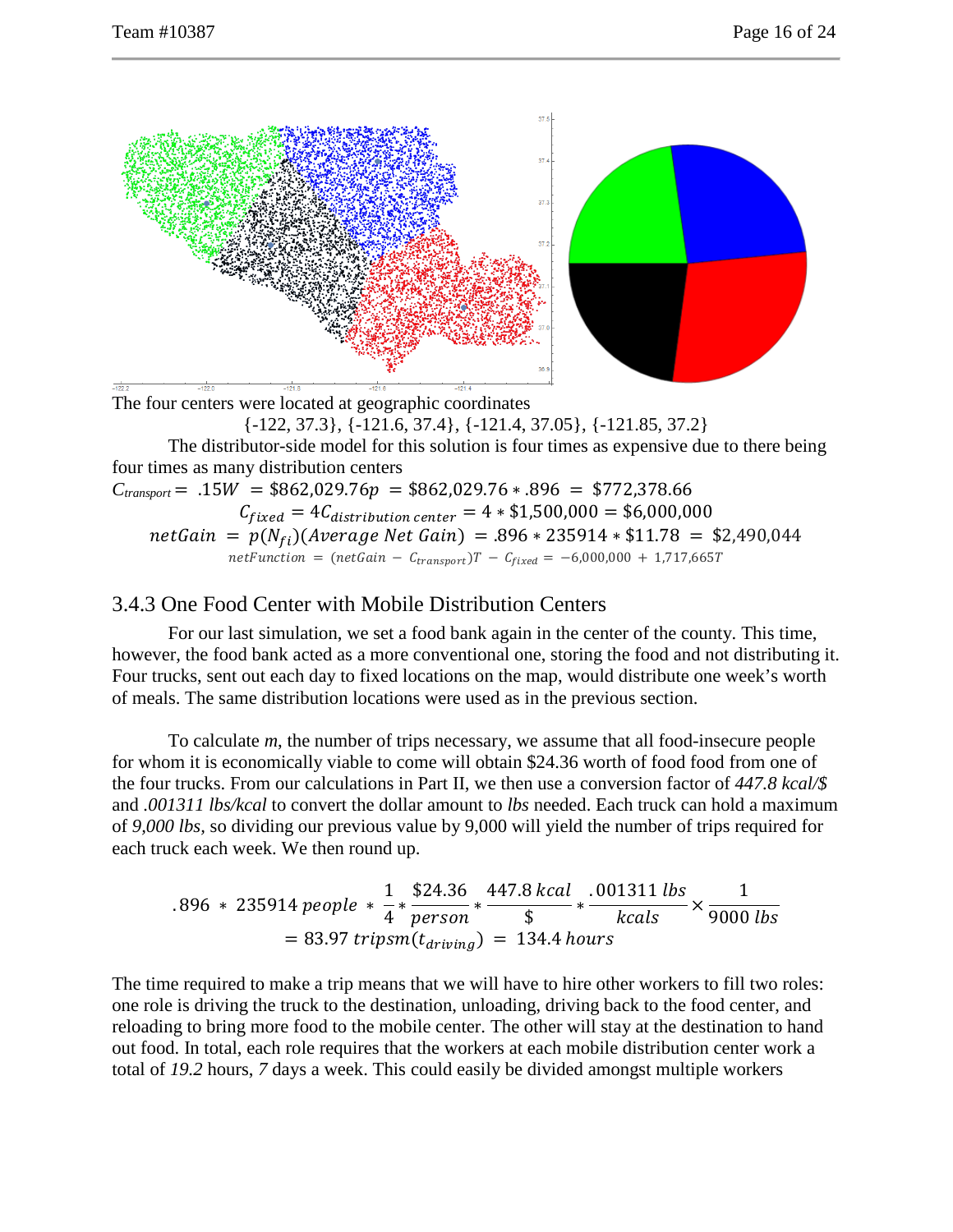working in shifts without any changes to our model, as hiring additional workers in a competitive labor market implies no fixed costs and constant wages.

 $C_{transport} = .15W = $862,029.76p = $862,029.76 * .896 = $772,378.66$  $C_{fixed} = 4 C_{truck} + C_{distribution \ center} = 4 * $38,000 + $1,500,000 = $1,652,000$  $C_{variable} = 4(C_{kwage} + mC_{gasoline} * t_{driving}) = 4[$1911 + 84($18.25) * 1.6] =$ \$17455.2  $netGain = p(N_{fi}) (Average Net Gain) = .896 * 235,914 * $11.78 = $2,490,044$ netFunction =  $(netGain - C_{variable} - C_{transport})T - C_{fixed} = -1652000 + 1700210T$ 

# **3.5 Results**

The results of the consumer-side models were as follows:

| <b>Model</b>            | Percentage of People Served   Mean Net Gain per trip |         |
|-------------------------|------------------------------------------------------|---------|
| <b>One Center</b>       | 69.3%                                                | \$7.01  |
| <b>Multiple Centers</b> | 89.6%                                                | \$11.78 |
| One Center with Trucks  | 89.6%                                                | \$11.78 |

Note that the results for the second and third models are identical due to the fact that on the consumer side, they are identical (their only variation is on the distributor side).



The results for the one-center model are shown above. The model, as expected, generated a lower percentage of people served, and was, on average, more expensive due to its higher mean distance from consumers. The histogram shows the distribution of net gains of individuals who *did* go to the center (it excludes those who chose not to visit the center).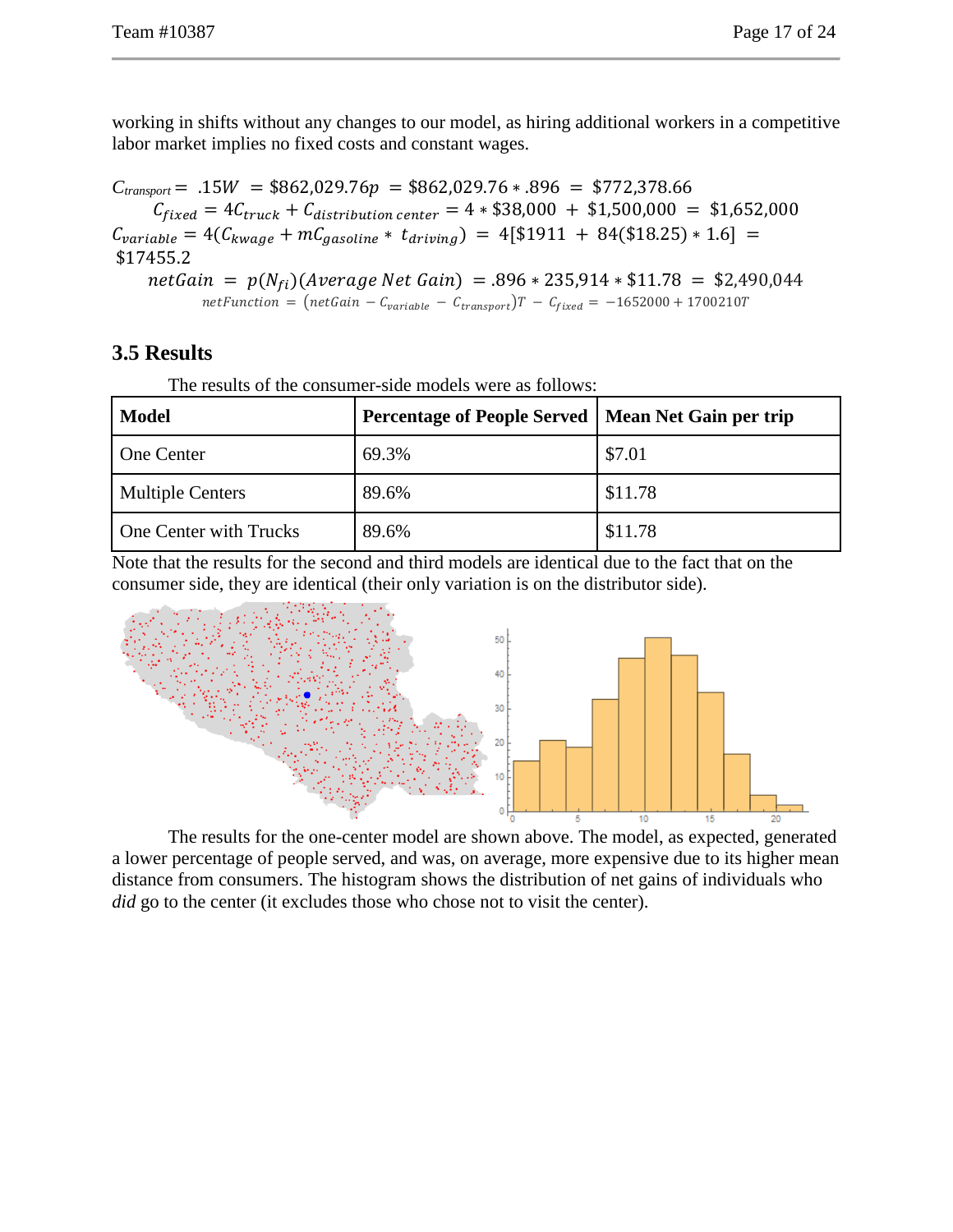

The results for the multi-center models are shown above. As expected, the histogram shows that the net gains for a model with more centers were higher due to the decreased travel time (and distance) of consumers to centers.

For the distributor-side model, we plotted the three linear equations for the net benefit (*netFunction*) over time to see which was the most effective in which time range.





The results were fascinating, yielding that early on, the third model (with mobile distribution centers) was the most effective. The first model sat far below the others for virtually all time periods. The other two models were very close to each other, with the truck model being more effective in the short-run, but only up to 249 weeks, or approximately 4.8 years. After 1.8 years, the model with more fixed distribution centers is more effective.

#### **3.6 Validation**

Our model's results match with what we expected. The truck model has a lower upfront cost due to the reduced number of large centers, but its variable costs are higher due to the operating costs of the trucks. On the other hand, the multi-center model has higher upfront costs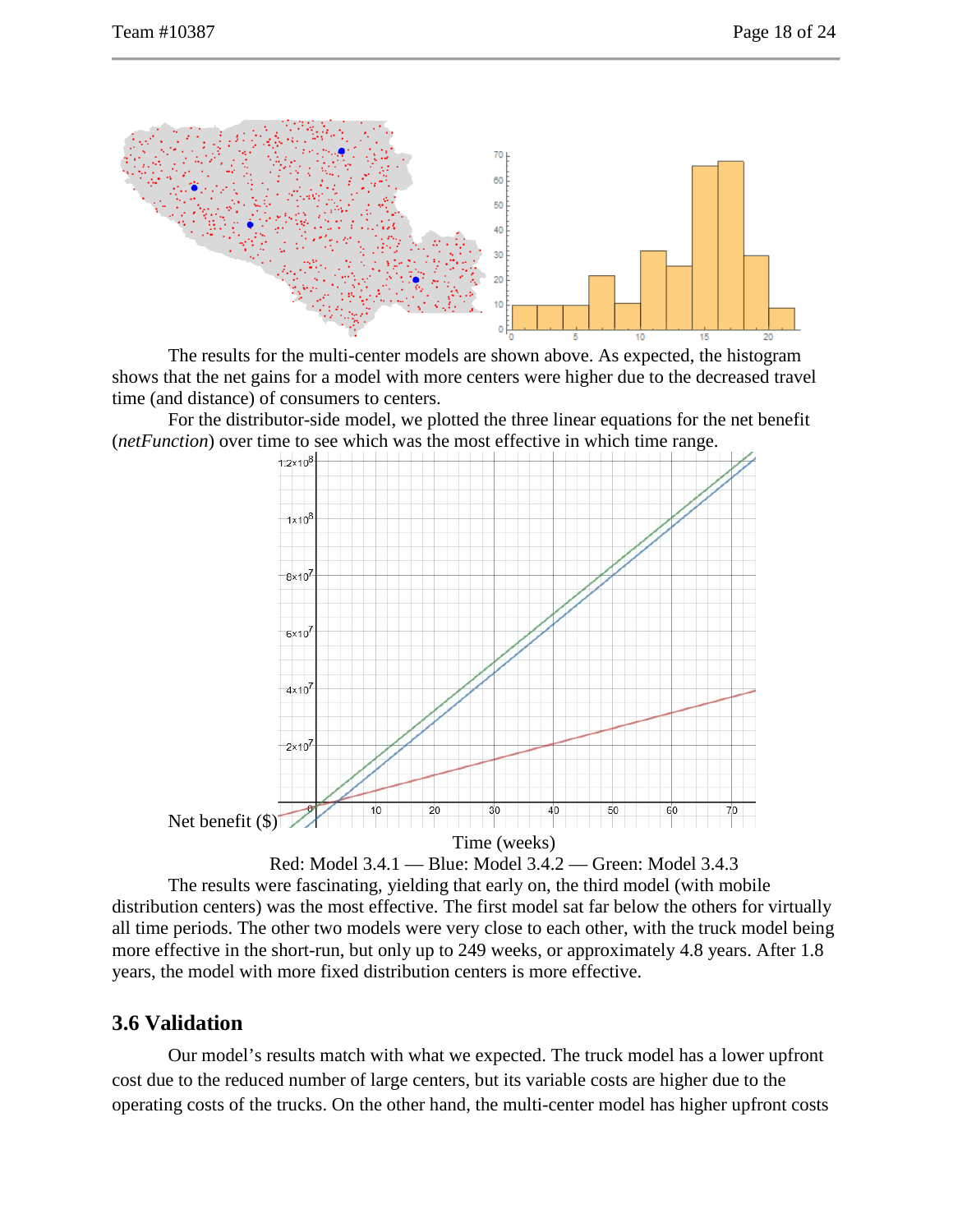but over time becomes more cost-effective. The one-center model, although having a relatively low upfront cost, does not, in comparison to the other two models, become significantly more cost-effective over time.

# **3.7 Strengths & Weaknesses**

Strengths

- Realistic driving time and distances
	- Wolfram Mathematica simulations of travel time and distance are significantly more accurate than estimates based on Euclidean or Minkowski distance estimates for driving.
- Extendability
	- The model could be extended to compute results for many different locations of distribution centers. This would allow for a more precise evaluation of where distribution centers should be placed
- Long-term strategy
	- Our model factors in variable costs in addition to fixed costs, leading to a more insightful long-term analysis of various solutions

#### Weaknesses

- Uniform population density
	- For a more accurate model, the population density could be modeled probabilistically using the relative frequency of population in census blocks.
- Uniform distribution of food amongst mobile centers
	- Our model does not account for the possibility of mobile centers being smaller than the main distribution centers. This could end up decreasing the costs of fuel for the strategy involving trucks
- Low sample size
	- Due to computational hardware limitations, we were only able to use samples of 500 data points to compute the efficacy of models. Given more time and computational resources, a more precise estimate could be computed. Alternatively, Euclidean distance could be used instead of Mathematica's realistic driving time (significantly reducing runtime), but at the cost of losing the primary strength of the model.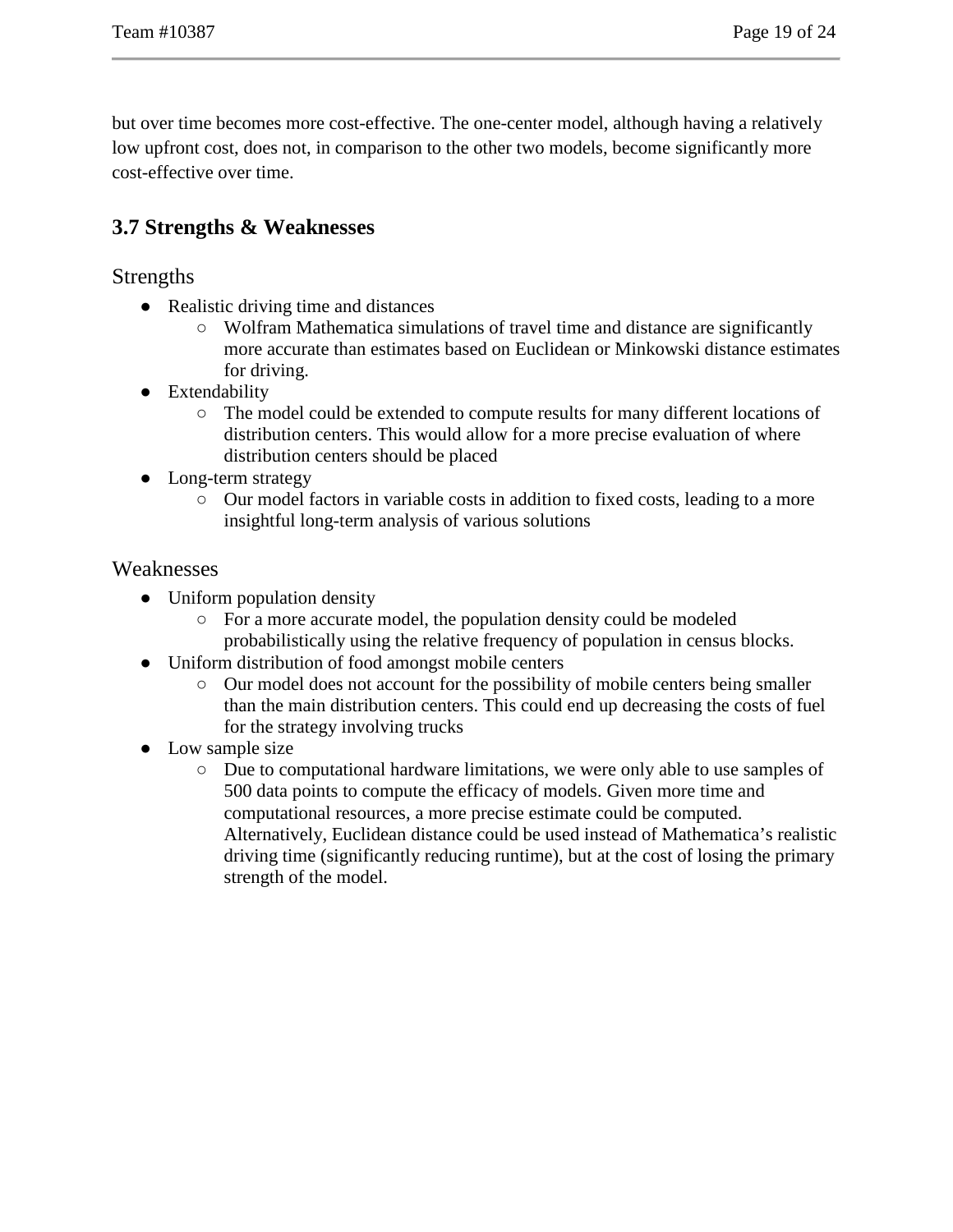# **Bibliography**

[1]https://www.nrdc.org/sites/default/files/wasted-food-IP.pdf [2]http://map.feedingamerica.org/ [3]http://www.fao.org/platform-food-loss-waste/food-waste/definition/en/ [4]https://leginfo.legislature.ca.gov/faces/billTextClient.xhtml?bill\_id=201720180AB1219 [5]http://www.fao.org/docrep/014/mb060e/mb060e00.pdf [6]https://ndb.nal.usda.gov/ndb/ [7]http://map.feedingamerica.org/county/2015/overall/texas [8]https://www.census.gov/quickfacts/TX [9]https://www.cdc.gov/nchs/data/nhis/earlyrelease/earlyrelease201705.pdf [10]https://www.npr.org/sections/health-shots/2016/01/14/462816458/average-age-of-first-time-momskeeps-climbing-in-the-u-s [11]https://www.cnpp.usda.gov/sites/default/files/usda\_food\_patterns/EstimatedCalorieNeedsPerDayTabl e.pdf [12]https://www.foodsafety.gov/keep/charts/storagetimes.html [13]https://archive.nytimes.com/www.nytimes.com/packages/html/business/20060510\_LEONHARDT/co st\_per\_mile.html [14]https://www.yelp.com/biz/chevron-santa-clara-2?osq=diesel+gas+station [15]http://www.rtsfinancial.com/guides/trucking-calculations-formulas [16]http://santaclaraca.gov/government/departments/city-manager/minimum-wage-ordinance [17]https://www.commercialtrucktrader.com/Isuzu-Npr-Efi-For-Sale/searchresults?make=ISUZU%7C2311932&model=NPR+EFI%7C764866628 [18]http://www.nadaguides.com/Cars/2017/Isuzu/NPR-GAS-CREW/150-WB-12000-GVWR-IBT-PWL/Pricing [19]http://www.practicalmachinist.com/vb/material-handling-and-rigging/2008-isuzu-npr-w-gas-engineany-idea-highway-mpg-297368/ [20]https://archive.nytimes.com/www.nytimes.com/packages/html/business/20060510\_LEONHARDT/co st\_per\_mile.html [21]http://www.thesoupkitchen.org/about\_us.html [22]https://www.bls.gov/ooh/transportation-and-material-moving/delivery-truck-drivers-and-driver-salesworkers.htm [23]https://www.entrepreneur.com/answer/221767 [24]http://www.northvalleyfoodbank.org/architect-explains-food-bank-design/ [25]https://www.ers.usda.gov/topics/food-nutrition-assistance/food-security-in-the-us/key-statisticsgraphics.aspx [26]https://www.census.gov/quickfacts/fact/table/santaclaracountycalifornia/PST045216 https://www.livestrong.com/article/308576-how-many-calories-are-in-a-pound-of-sugar/ https://www.ers.usda.gov/data-products/sugar-and-sweeteners-yearbook-tables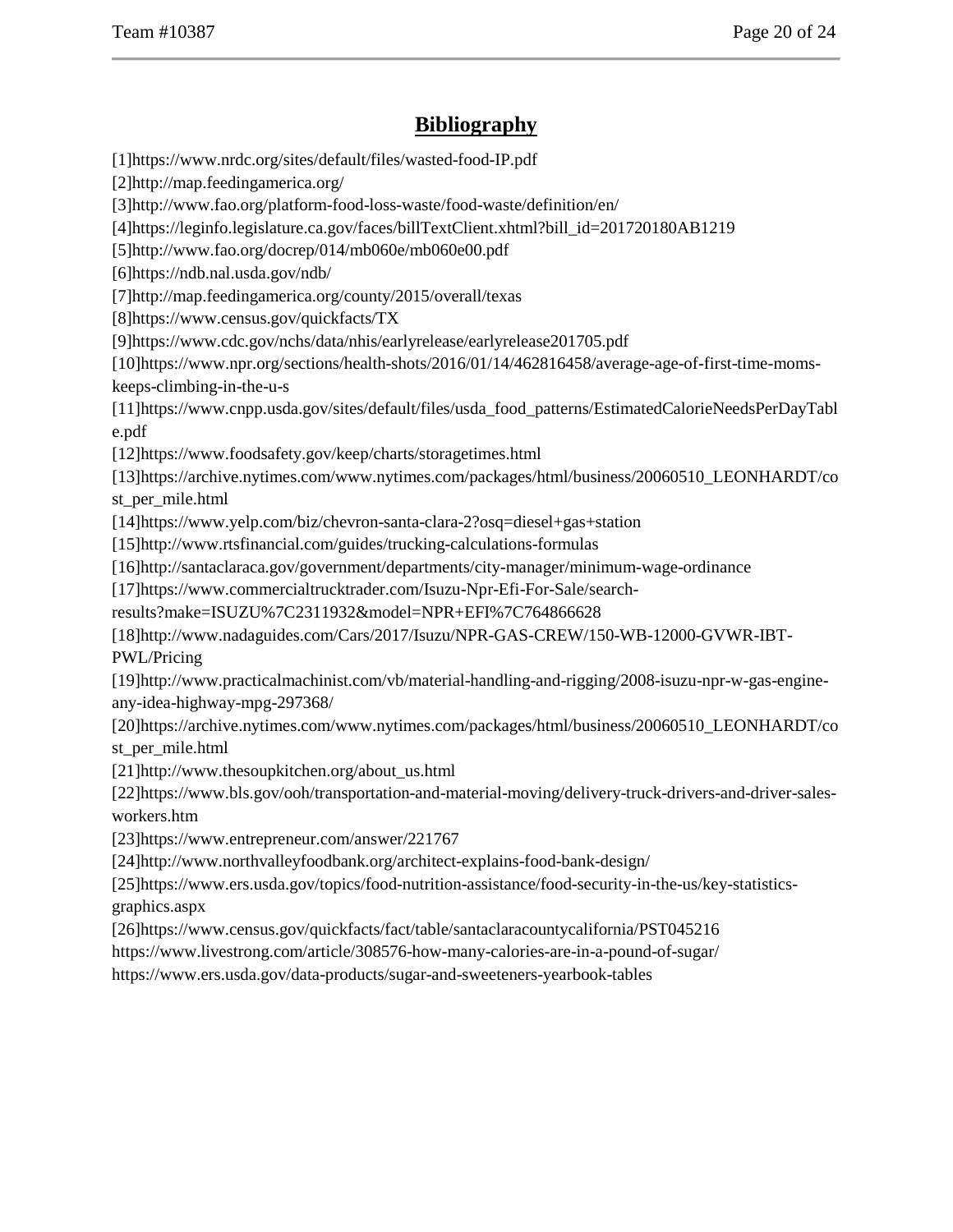# **Appendix**

Note: horizontal lines indicate separate cells evaluated in the Mathematica notebook. All code is written for Wolfram Mathematica Version 11.2. An internet connection is necessary to download the Wolfram language databases used.

### **Model 2.4 Regression**

```
data = Import["~/M3/part2.csv"];
data = Partition[data, 9]
fits = Table[NonlinearModelFit[data[[i]], a + b/x, \{a, b\}, x], \{i, 1, 8\}];
Table[fits[[i]][45000], {i, 1, 9}]
Model 3.4.1 Simulation
Clear[distances]
countyshape =
   AdministrativeDivisionData[
    Entity["AdministrativeDivision", {"SantaClaraCounty", 
"California",
      "UnitedStates"}], "Polygon"];
countyshape = Polygon[Reverse /@ Flatten[countyshape[[1]][[1]], 
1]];
center = {RegionCentroid[countyshape]};
test = Table[RandomPoint[countyshape], {i, 1, 500}];
centerUsed = Flatten[Map[Nearest[center, #] &, test], 1];
distances =
   Quiet[Table[
     TravelDistance[{GeoPosition[Reverse[centerUsed[[i]]]],
      GeoPosition[Reverse[test[[i]]]]}], {i, 1, Length[test]}]];
traveltimes =
   Quiet[Table[
     TravelTime[{GeoPosition[Reverse[centerUsed[[i]]]],
      GeoPosition[Reverse[test[[i]]]]}], {i, 1, Length[test]}]];
travelcostpermileCar = 0.19;
travelcost = 2*travelcostpermileCar*QuantityMagnitude[distances];
distances = QuantityMagnitude[distances];
errors = Position[distances, QuantityMagnitude[$Failed]];
test = Delete[test, errors];
distances = Delete[distances, errors];
traveltimes = Delete[traveltimes, errors];
Speak["Hallelujah"]
```

```
Graphics[{LightGray, countyshape, Red, Point[test], Blue,
   PointSize[0.017], Point[center]}]
```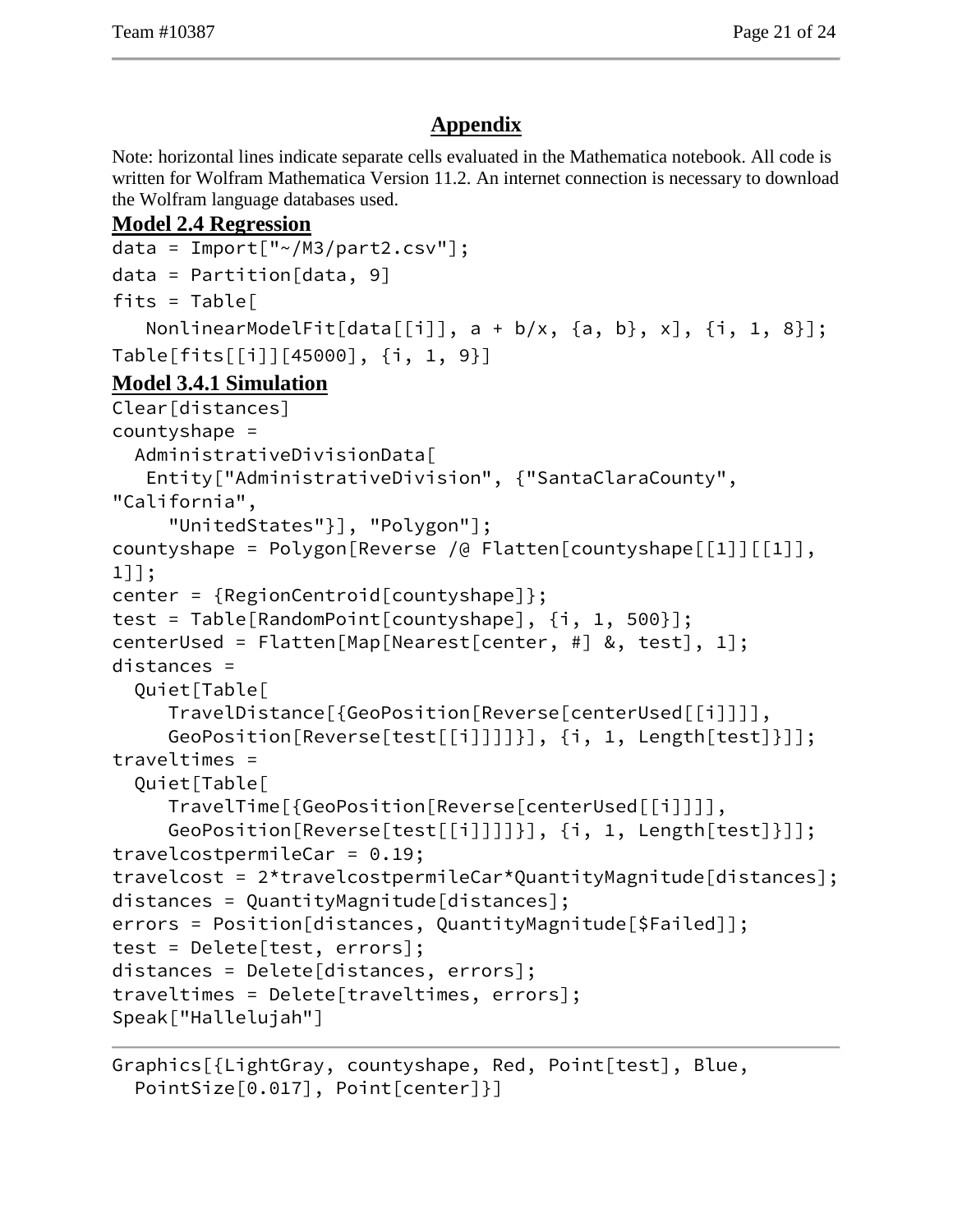```
carTravelCost = 0.19;
wagesLost = 13;
foodDistributedDollars = 24.36;
timeAtCenter = 0.2;
cost = Round[(carTravelCost*
     distances) + (wagesLost*(QuantityMagnitude[traveltimes,
      Quantity[1, "Hours"]] + timeAtCenter)), 0.01];
netGain = Map[#*UnitStep[#] &, (foodDistributedDollars - cost)];
"Percent of residents who access food bank"
N[Count[netGain, x_ /; x > 0]/Length[netGain]]"Mean net Gain"
Mean[netGain]
Speak["Net gain calculation completed"]
```

```
netGainZeros = Position[netGain, 0.];
Histogram[Delete[netGain, netGainZeros], 10]
```
# **Model 3.4.2 / 3.4.3 Simulation**

```
Clear[distances]
countyshape =
   AdministrativeDivisionData[
    Entity["AdministrativeDivision", {"SantaClaraCounty", 
"California",
      "UnitedStates"}], "Polygon"];
countyshape = Polygon[Reverse /@ Flatten[countyshape[[1]][[1]], 
1]];
center = {{-122, 37.3}, {-121.6, 37.4}, {-121.4, 37.05}, {-
121.85, 37.2}};
test = Table[RandomPoint[countyshape], {i, 1, 500}];
centerUsed = Flatten[Map[Nearest[center, #] &, test], 1];
distances =
   Quiet[Table[
     TravelDistance[{GeoPosition[Reverse[centerUsed[[i]]]],
      GeoPosition[Reverse[test[[i]]]]}], {i, 1, Length[test]}]];
traveltimes =
   Quiet[Table[
     TravelTime[{GeoPosition[Reverse[centerUsed[[i]]]],
      GeoPosition[Reverse[test[[i]]]]}], {i, 1, Length[test]}]];
travelcostpermileCar = 0.19;
travelcost = 2*travelcostpermileCar*QuantityMagnitude[distances];
distances = QuantityMagnitude[distances];
```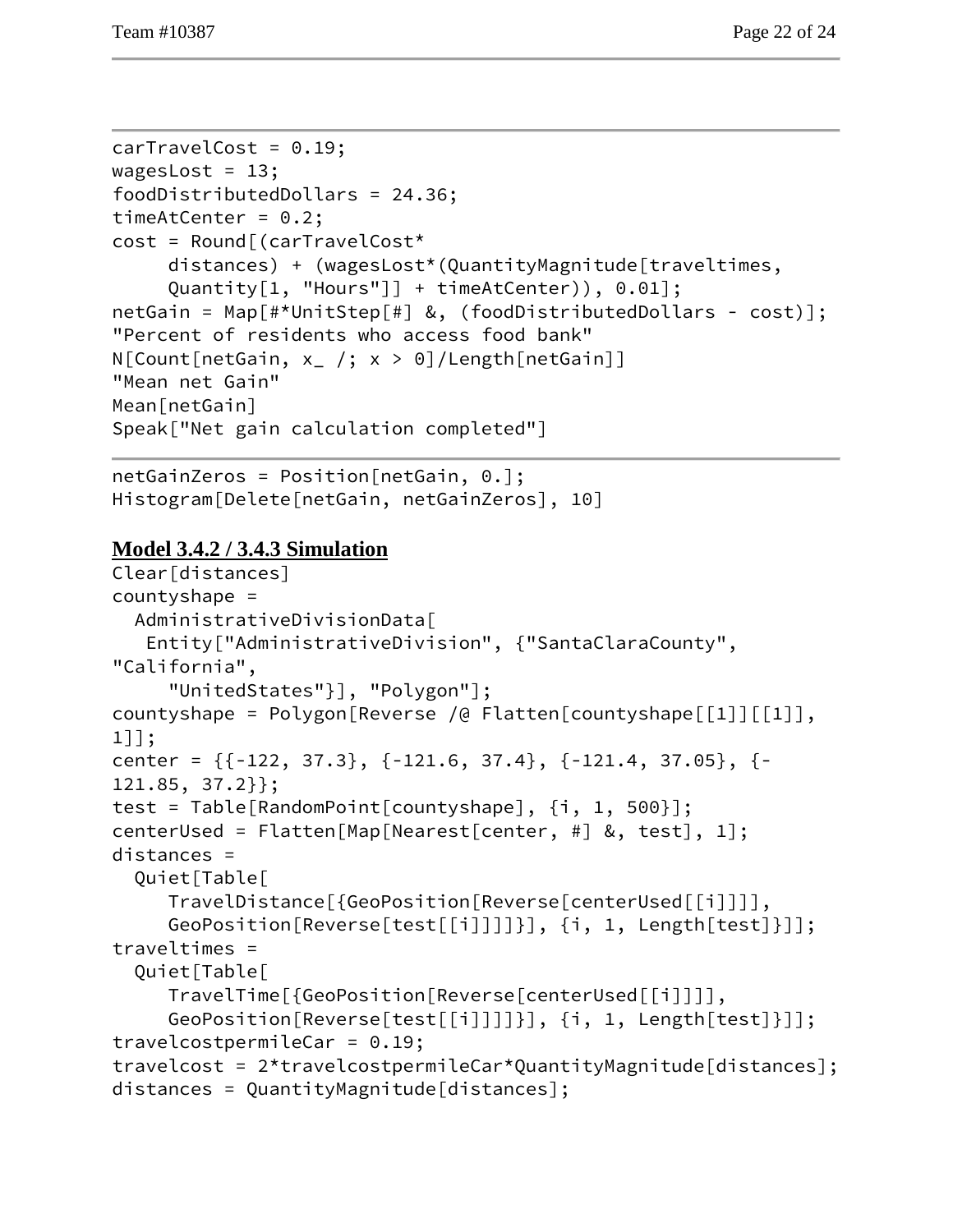```
errors = Position[distances, QuantityMagnitude[$Failed]];
test = Delete[test, errors];
distances = Delete[distances, errors];
traveltimes = Delete[traveltimes, errors];
Speak["Hallelujah"]
```

```
Graphics[{LightGray, countyshape, Red, Point[test], Blue,
  PointSize[0.017], Point[center]}]
```

```
carTravelCost = 0.19;
wagesLost = 13;
foodDistributedDollars = 24.36;
timeAtCenter = 0.2;
cost = Round[(carTravelCost*
      distances) + (wagesLost*(QuantityMagnitude[traveltimes,
      Quantity[1, "Hours"]] + timeAtCenter)), 0.01];
netGain = Map[#*UnitStep[#] &, (foodDistributedDollars - cost)];
"Percent of residents who access food bank"
N[Count[netGain, x_ /; x > 0]/Length[netGain]]"Mean net Gain"
Mean[netGain]
Speak["Net gain calculation completed"]
```

```
netGainZeros = Position[netGain, 0.];
Histogram[Delete[netGain, netGainZeros], 10]
```
# **Voronoi Partitions**

```
countyshape =
   AdministrativeDivisionData[
    Entity["AdministrativeDivision", {"SantaClaraCounty", 
"California",
      "UnitedStates"}], "Polygon"];
countyshape = Polygon[Reverse /@ Flatten[countyshape[[1]][[1]], 
1]];
colors = {Green, Blue, Red, Black, Purple};
p = 2;xdist = NormalDistribution[5, 6];
ydist = NormalDistribution[3, 5];
points = Table[RandomPoint[countyshape], {i, 1, 10000}];
hubs = {{-122, 37.3}, {-121.6, 37.4}, {-121.4, 37.05}, {-121.85,
     37.2}};
```